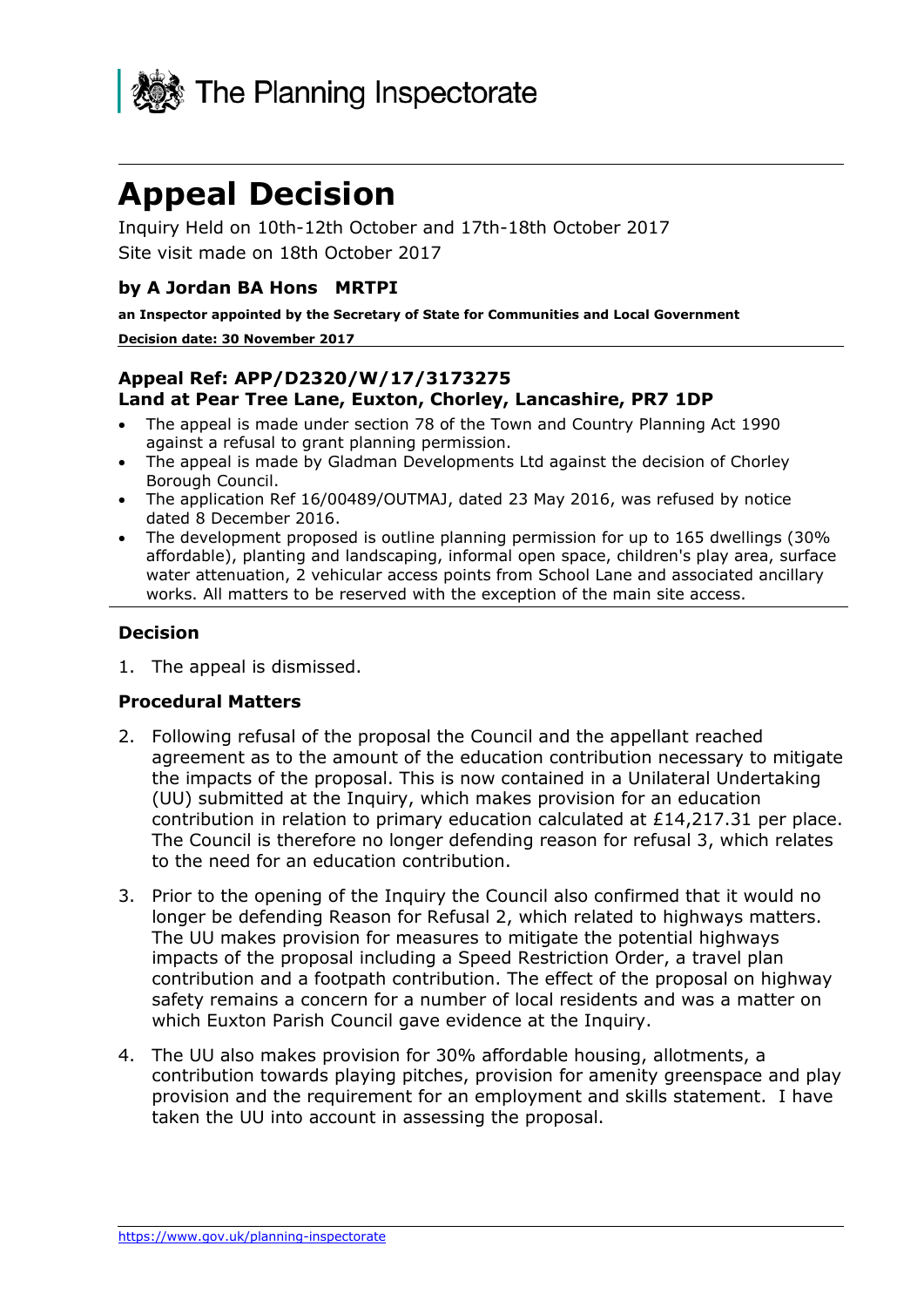## **Main Issues**

- 5. Accordingly, the main issues for the appeal are:
	- Whether relevant development plan policies are up to date having regard to current 5 year housing land supply and relevant national planning policy;
	- Whether this, or any other factor would justify the development of safeguarded land at this time.
	- The effects of the proposal in relation to highway safety.

## **Reasons**

- 6. Section 70(2) of the Town and Country Planning Act 1990 provides that, in dealing with proposals for planning permission, regard must be had to the provisions of the development plan, so far as material to the application, and to any other material considerations. Section 38(6) of the Planning and Compulsory Purchase Act 2004 provides that if regard is to be had to the development plan for any determination then that determination must be made in accordance with the plan unless material considerations indicate otherwise.
- 7. The *National Planning Policy Framework* (the Framework) is a material consideration to which substantial weight should be attached. Paragraph 215 advises that due weight should be given to policies in existing plans according to their degree of consistency with the Framework. The development plan for the area is made up of the *Central Lancashire Joint Core Strategy* (JCS) which was adopted in July 2012, and the *Chorley Site Allocations and Development Management Policies Development Plan Document* (Local Plan) which was adopted in July 2015. Policy MP of the JCS and policy V1 of the Local Plan reflect the presumption in favour of sustainable development set out in paragraph 14 of the Framework. Policy BNE3 of the Local Plan designates parts of the Borough, including the appeal site, as safeguarded land, consistent with guidance in paragraph 85 of the Framework.

# *Five Year Housing Land Supply*

- 8. The JCS sets out housing figures for the 3 authorities of Chorley, Preston and South Ribble which it is agreed form one Housing Market Area (HMA). These were based on figures in the now revoked Regional Spatial Strategy (RSS). Case law<sup>1</sup> has established that when establishing the housing requirement for a housing market area, a constrained or "policy-on" figure must not be used as a proxy for the Objectively Assessed Need (OAN). As the RSS was a constrained figure it cannot therefore form a firm basis for determining the housing requirement.
- 9. However, the Councils have undertaken a joint Strategic Housing Market Assessment (SHMA) and it is this that forms the basis for the Council's assessment of OAN and which was discussed at the Inquiry. It is the Council's view that as the housing requirement in the JCS aligns with the OAN in the SHMAA, there is no undersupply of housing land in the Borough. A Memorandum of Understanding<sup>2</sup> (MoU), confirming the apportionment of the

j <sup>1</sup> Hunston Properties Ltd Vs St Albans City and District Council 2013

 $2$  ID1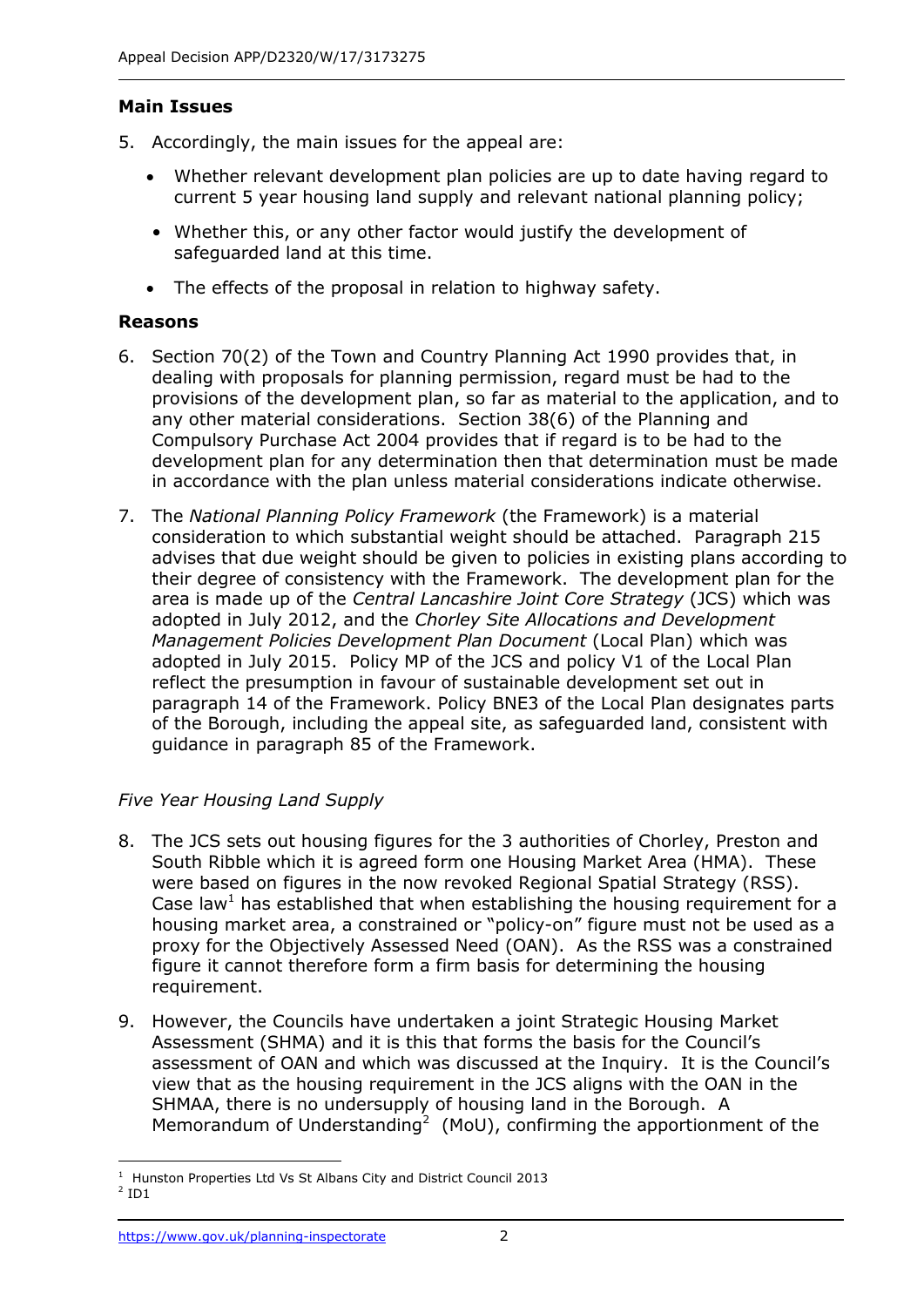OAN between the local authorities in the HMA on the basis of housing requirements in the JCS is also provided. The appellant disputes the OAN in the SHMAA and the validity of the apportionment.

## The Housing Supply

- 10. A number of sites within the 5 year supply are also disputed. The Council states it can provide 2512 dwellings. The appellant considers the figure to be lower, at 2160. The difference between the parties arises from the sites which are examined in detail below.
- 11. *Talbot Mill, Chorley*. This is projected to provide 120 houses within the next 5 years. The site has had planning permission since 2009 and has an extant consent with remediation work ongoing. I therefore do not consider that the site has stalled and taking into account the most recent correspondence there is a strong indication that the site will be brought forward by a developer in the near future. The Council project the site to provide 30 dwellings in 2018/19. Given that at the time of the appeal the contracts for the new developer had not been signed and alterations were likely to be made to the permission, this is unrealistic. I have therefore reduced its 5 year contribution to 90 dwellings and removed 30 houses from the supply.
- 12. *Buckshaw Village – Group 1.* This is projected to provide 306 dwellings over the next five years by Persimmon Homes. To achieve this number parts of the site would need to be delivered at a rate of 70 dpa. Whilst past completion rates at Buckshaw Village, including those by Persimmon and Charles Church, are generally lower than the 70dpa used in this case, I take account the developer achieved this rate of development in 2016/17 and based on the figures submitted to the Council, has clear intentions of continuing to do so. The figures adopted by the Council for Persimmon are considerably lower than the estimates put to them by the developer and in this regard I am satisfied that the Council have taken a precautionary approach. I therefore accept the Council's assessment of delivery on the site leaving the housing supply from this site at 306 dwellings.
- 13. *Coppull Enterprise Centre.* The site has planning permission for 75 dwellings subject to the completion of a S106 agreement in relation to access issues. Although I note that the site has a history of unimplemented consents, I have no compelling evidence that following the latest approval, this will continue to be an impediment to development and that the site could not come forward within the next 5 years. As such, having regard to the guidance in the PPG, I consider it reasonable that the site remains within the 5 year supply at 75 dwellings.
- 14. *Goodyear Business Park.* The site currently has outline consent for 56 units with a reserved matters application expected to be submitted imminently. The Council are currently in discussion with a developer as to the details of the proposed development. I am therefore satisfied that although the site has not progressed since the outline approval in 2014, progress on the reserved matters indicates that there is a firm basis for assuming that it will be delivered in the next five years. The contribution to the 5 year supply therefore remains at 56 dwellings.
- 15. The 5 year supply for available sites is therefore reduced by 30 dwellings to **2482**.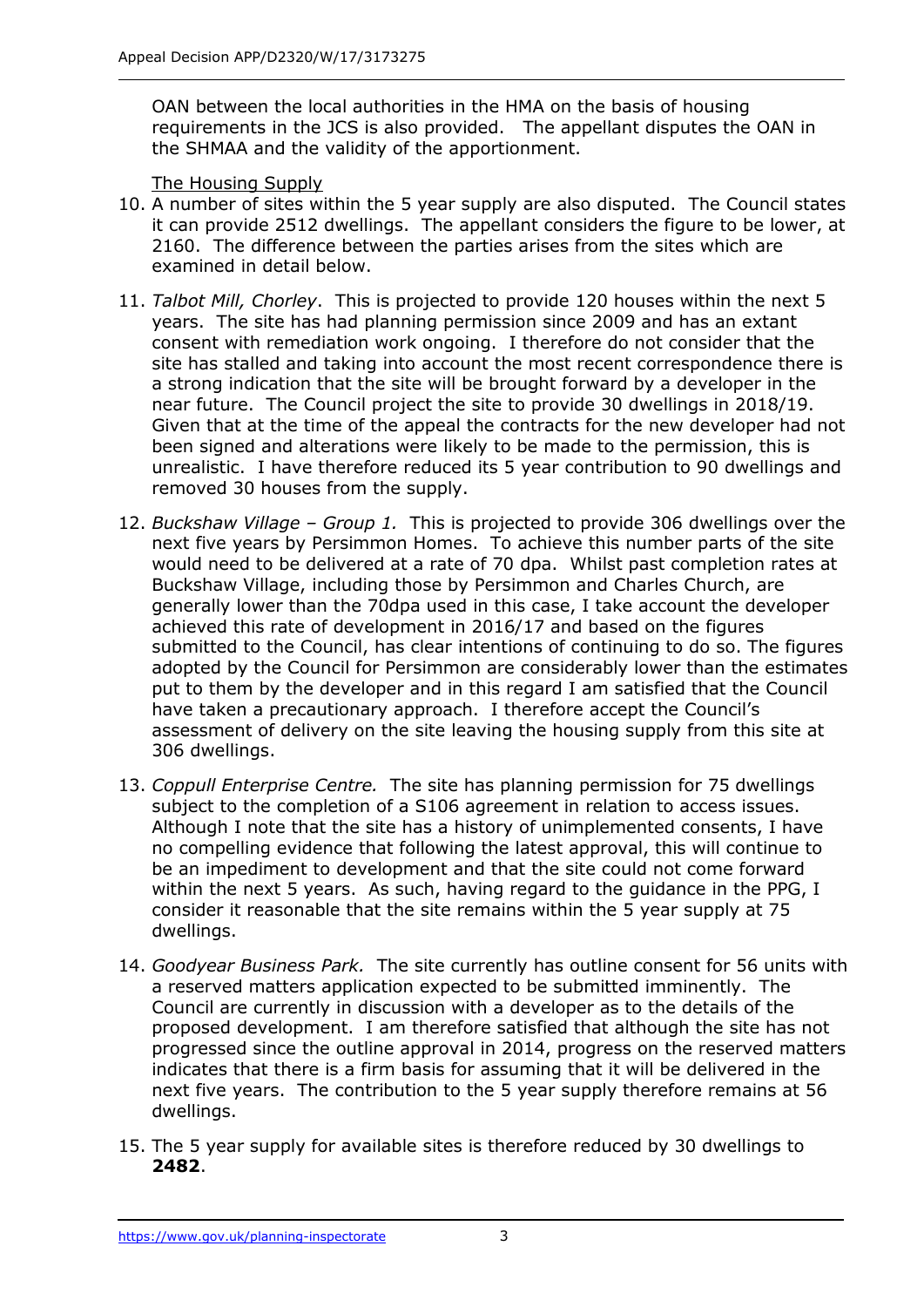## Objectively Assessed Housing Need

- 16. The Council have expressed the OAN as a range between 419 519 dpa. This uses the DCLG projections from 2014, published in July 2016. The appellant tests 3 scenarios using the mid-year estimates from 2015. However, I note that the parties opposing figures are similar after the 10 year migration adjustment is applied and the parties have agreed that the main variation in their assessments arises from the use of differing models to look at Economic Activity Rates (EARs) and the application of an adjustment in relation to Household Representation Rates (HRRs).
- 17. The figure at the bottom of the Council's range of 419 is reliant upon the 2014 based population projection of 511 being reduced based on a 15 year migration assumption. This is intended to remove any inflationary effect that may arise as a result of Buckshaw Village. I acknowledge that the PPG advises that one off events such as urban extensions in the last 5 years can be taken into account in determining whether population projections may have been affected by migration levels. However, I am not convinced that this is appropriate in this case. The development has been ongoing since 2004 $^3$  and in that time has delivered a significant proportion of the Borough's housing requirement. The allocation was planned growth, intended to deliver housing supply, spread over a sustained period. In this regard I have no convincing evidence that supply of housing at the historic rate has resulted in a distortion in migration trends that would merit an adjustment as proposed. I therefore see no justification for using a longer time period or a figure of 419.
- 18. Although the parties come to different assumptions on jobs growth, and use different ratios to take account for double jobbing, the assessments exhibit strong consistency by calculating need in relation to economic based housing need at 517 for the Council and 519 for the appellant. In this regard the parties agree the main area of divergence in their different assessments of OAN is derived from whether adjustments to take account of Economic Activity Rates (EAR) are based on Office of Budget Responsibility (OBR) or Experian models. OBR and Experian predict an increase in activity rates for older people and women, but Experian predicts a much greater increase. As a result, the Experian forecasts show only very small reductions in the labour force, which when applied to the Council's figures leads to an increase of just 2 dwellings. In contrast the OBR model leads to an increase of 27 dwellings pa.
- 19. The relative merits of both models were discussed at the Inquiry. The Experian model was criticised by Mr Baker<sup>4</sup> for being overly optimistic about increased participation of women and older people in the workforce. For the Council Mr Ireland provided within his proof a paper which sets out the assumptions made by Experian<sup>5</sup>. Put briefly, these assume that increased service sector jobs and longer life-spans will enable people to work longer and that younger women will be more likely to be in paid work in the future and more likely to work for longer. However, I note within Mr Bakers rebuttal proof that the OBR model also takes account of these assumptions $6$ , and the difference arises in part due to the use of a cohort approach.

j <sup>3</sup> ID10 - Buckshaw Village Completions

<sup>4</sup> EIC Mr Baker

<sup>&</sup>lt;sup>5</sup> "Employment Activity and the Ageing Population" - Bobby Shojai May 2015

<sup>6</sup> Appendix 1 OBR Fiscal Sustainability Report January 2017 P 129 to 157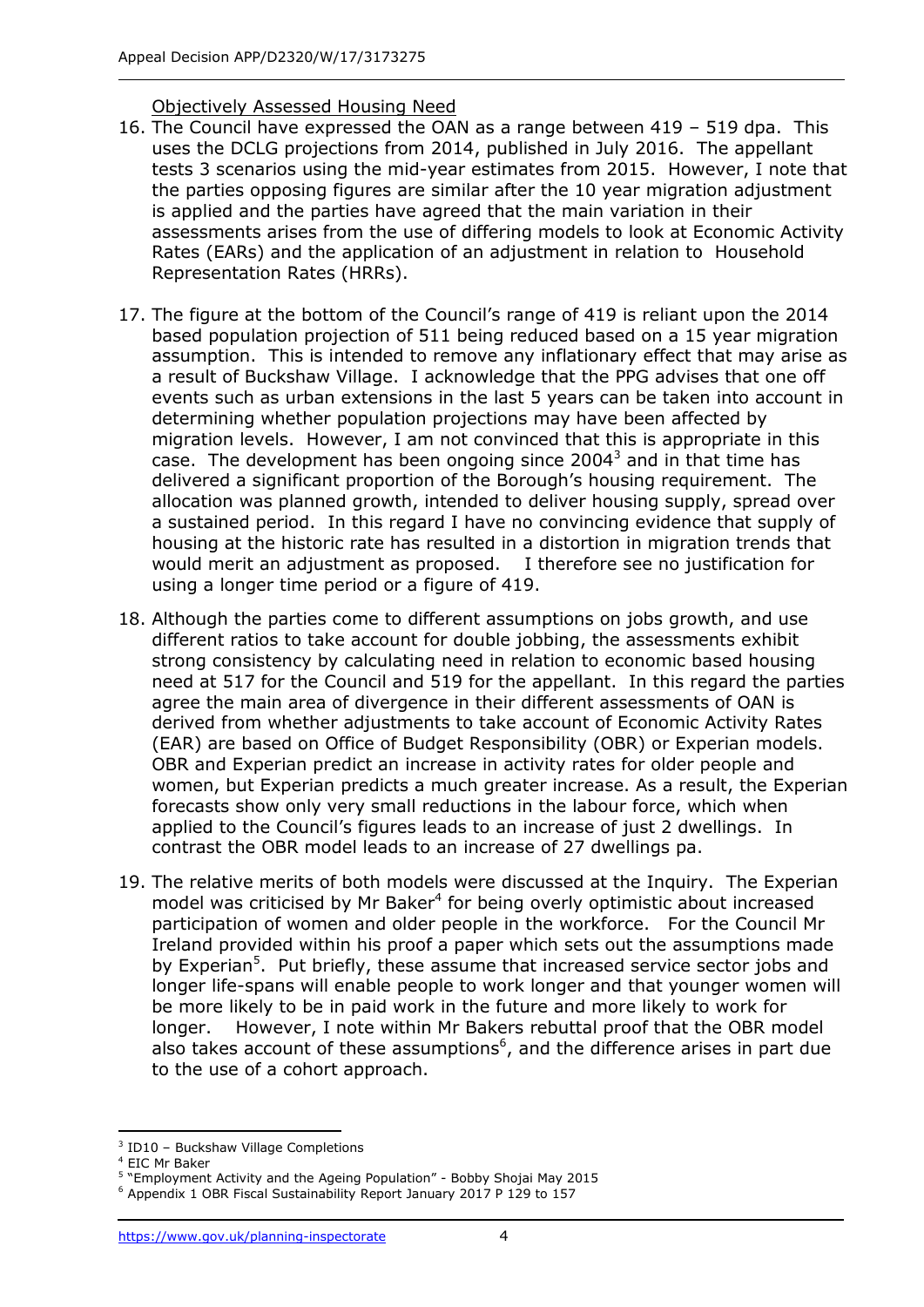- 20. At the Inquiry I was advised of other appeal decisions<sup>7</sup> where one or other model has been preferred, which illustrates that there is no one universally accepted approach. Mr Ireland states that the assumptions in the Experian Model have been triangulated with other data sources including the OBR. However I find no convincing evidence that the OBR model under-estimates economic activity in this case. I take into account that it is updated annually and government endorsed. I cannot therefore conclude that the assumptions within it are unreliable, and I give more weight to Mr Baker's view that the Experian model over-estimates future economic activity.
- 21. Lastly, I take account of the appellant's calculations in relation to Household Representation Rates. These are intended to respond to potential suppression in household formation rates in the 25-34 age group, as a result of housing undersupply. I accept Mr Ireland's view<sup>8</sup> that growth in the Black and Minority Ethnic (BME) population, rather than simply affordability factors, accounts for the change in household formation rates in younger households. I therefore find no justification for making an adjustment to take account of this.
- 22. Taking all of these factors into account I bear in mind that the SHMAA has yet to be tested as part of a local plan review and that in the context of a local plan review, the assumptions of the SHMAA across the HMA may be found to be sound. I also take account of the fact that the SHMAA is intended to assess the whole housing market area (HMA) in a way which the appellant's submission does not. However, based on the evidence put to me, I cannot be sure that the OAN for Chorley is not above 519, and find that a range of 519 – 546 to be more likely. As a precaution and for the purposes of this appeal I have therefore adopted a figure of **546** dpa for calculating the housing requirement.

Apportionment and the Memorandum of Understanding.

- 23. The MoU confirms that the 3 local authorities in the HMA have agreed to apportion the OAN across the districts on the basis of 519 dwellings annually in Chorley, 440 in South Ribble and 402 in Preston. This provides for the Council's assessment of the OAN based on economic growth for Chorley and South Ribble and the figure for demographic growth for Preston, which is higher. The sum of these is 1,361, which is 20 dwellings more than the requirements set out in the JCS. If a total based on economic growth, or alternatively demographic growth is used across all 3 authorities the totals fall below the housing requirement.
- 24. At the Inquiry much time was expended discussing whether it was acceptable to apportion the OAN in this manner. It was put to me $9$  that the existing distribution would result in an acceptance of a housing requirement below the full unconstrained housing needs in the relevant area<sup>10</sup>. Whilst I recognise that case law<sup>11</sup> indicates that the RSS based figures cannot be relied upon, if the figures in the JCS nevertheless meet the OAN for the HMA as a whole, and there is a reasonable basis for assuming they can be delivered, I see no reason in principle why the distribution set out in this more recent, formally adopted planning framework cannot continue to be used.

j <sup>7</sup> APP/F4410/W/16/3158500. APP/V0728/W/15/3018546, APP/W1525/W/15/3049361, APP/W0340/W/16/3146156, APP/G2435/W/16/3150237,

<sup>8</sup> Nick Ireland Rebuttal Proof

<sup>9</sup> XX Mr Ireland

<sup>10</sup> Oadby and Wigston Borough Council Vs SoS and Bloor Homes 2016

<sup>&</sup>lt;sup>11</sup> Hunston Properties Ltd Vs St Albans City and District Council 2013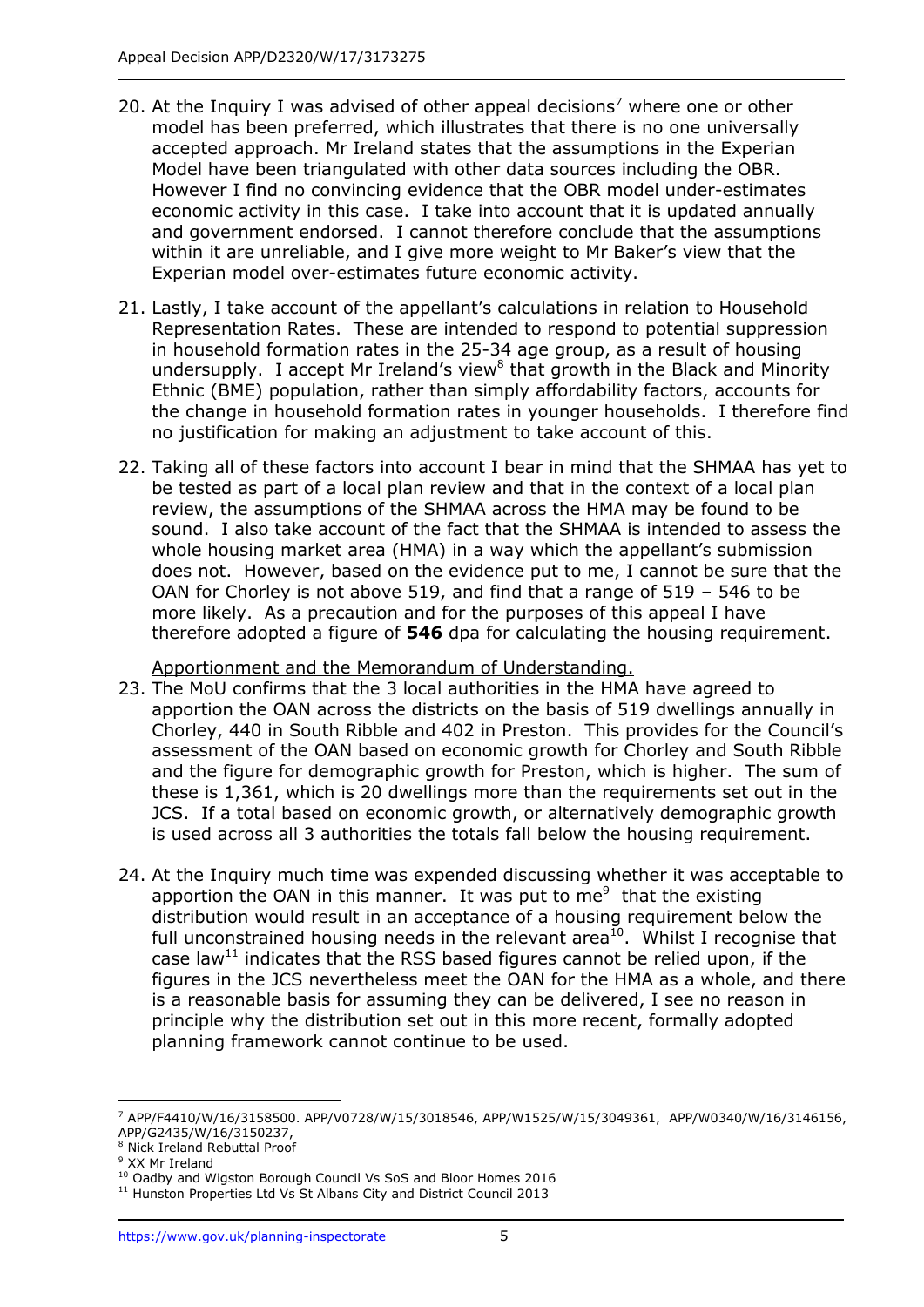- 25. In coming to this view I take into account guidance in the Framework core principles, that planning decisions should be genuinely plan led and also the spirit of the advice on cross boundary planning set out in paragraphs 178-181 of the Framework. I also take account of Planning Policy Guidance<sup>12</sup> which advises that the examination of Local Plans, informed by consideration of, amongst other things, the OAN, is intended to ensure that up-to-date housing requirements meet a 5 year supply. In this regard it recognises that a development plan will have been thoroughly considered and examined prior to adoption, in a way that cannot be replicated in the course of determining individual applications and appeals where only the applicant's/appellant's evidence is likely to be presented to contest an authority's position.
- 26. Bearing these principles in mind there are good reasons to consider the JCS distribution to be acceptable in this case. It is adopted policy which has already been found to be sound and compliant with the principles of the Framework $^{13}$ . Mr Baker's evidence includes an assessment of housing needs in Central Lancashire which finds a total housing need of 1462dpa, a figure above that in the JCS. However the evidence focusses primarily on the OAN for Chorley and has been prepared in the context of this appeal. During cross-examination Mr Baker conceded that the work was not intended to provide a detailed analysis across the whole HMA. This reduces my confidence in the figure put to me for the whole HMA and I was presented with no substantive evidence that the OAN across the HMA cannot be met by the overall requirement in the plan.
- 27. Furthermore, the 3 local authorities share a Core Strategy. They have a proven track record of joint working across the HMA and a set of adopted plans with which to deliver the agreed apportionment. I consider this to be a secure basis for concluding that the apportionment agreed can deliver part of the OAN for Chorley.
- 28. Nevertheless, the MoU before me assumes an OAN of  $519^{14}$  for Chorley and on that basis apportions 102 dwellings required in Chorley to elsewhere in the HMA. It cannot be relied upon to deliver any more than the apportionment of  $102^{15}$ dwellings, even if the OAN for the HMA as a whole could provide for it. Therefore, whilst the apportionment is acceptable in principle, I can allow for only 102 dwellings arising from need in Chorley being provided elsewhere in the HMA.

## The Housing Requirement

29. I take as a starting point the Council's position in relation to the housing requirement. The Council contend they can demonstrate 7.97 years of housing land $16$ . However, this is based on the assumption that the assessment period starts in 2010. If the OAN is to be based on the SHMA, then the base date of 2014 needs to be adopted, otherwise historic under or oversupply is double counted.

j

<sup>12</sup> PPG Paragraph: 033 Reference ID: 3-033-20150327

<sup>&</sup>lt;sup>13</sup> CD8.6 para 4,5 and 104

<sup>14</sup> ID1 para 5.7

 $15$  519 - 417 = 102. Calculated as the difference between the JCS housing requirement for Chorley 417 and Council's assessment of the OAN 519

 $16$  ID4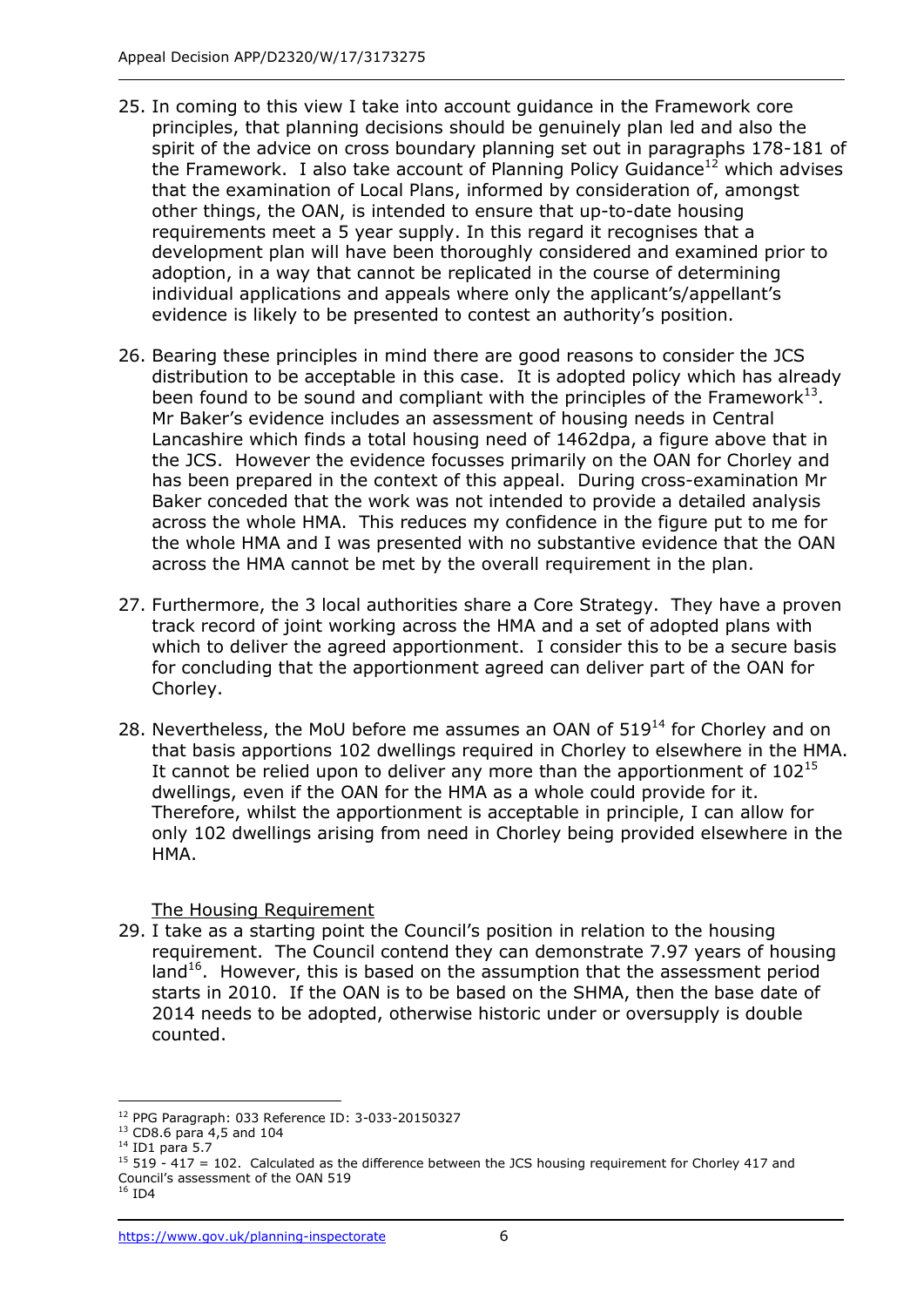- 30. The parties have adopted different plan periods, and there was no agreement at the Inquiry as to the appropriate plan period. I note that the PPG does not prescribe a plan period. The JCS is intended to run until 2026. As this is the adopted plan, I see no good reason for extending the end date beyond the end of the plan period and the evidence before me does not indicate that the Councils have any intention of doing so. I have therefore assessed the requirement in relation to the start date of the SHMAA until the end of the plan period – 2014-2026. Nevertheless, I have also, as a comparison, reviewed the appellant's preferred scenario of 2015 to 2035. I have applied a 5% buffer in both cases<sup>17</sup>.
- 31. The calculations below are intended to enable me to reach a view as to the robustness of housing supply in the context of this appeal. Whilst I am conscious that a precise figure is unwarranted, I have nonetheless found it necessary to use specific figures in order to test the competing assessments of the parties. These are presented in the table below:

| <b>The Housing Requirement</b>            |                                        |                                                                   |  |  |
|-------------------------------------------|----------------------------------------|-------------------------------------------------------------------|--|--|
|                                           | Based on plan period<br>to 2014 - 2026 | Appellant "worst case scenario"<br>based on period to 2015 - 2035 |  |  |
| Annual<br>requirement                     | $546 - 102$<br>apportionment = $444$   | 546 -102 apportionment = $444$                                    |  |  |
| Total<br>Requirement                      | 5328 (444*12)                          | 8880 (444*20)                                                     |  |  |
| Completions <sup>18</sup>                 | 1837                                   | 1114                                                              |  |  |
| Residual<br>Requirement                   | 3491                                   | 7766                                                              |  |  |
| Annual<br>Requirement net<br>of 5% buffer | 388 (3491/9)                           | 457 (7766/17)                                                     |  |  |
| 5 year total                              | 1940 (388 x 5)                         | 2285 (457 x 5)                                                    |  |  |
| total with buffer<br>at 5%                | 2037                                   | 2399                                                              |  |  |
| Housing<br>requirement in<br>dpa          | 407 (2037/5)                           | 480 (2399/5)                                                      |  |  |
| <b>Housing Supply</b>                     | 2482                                   | 2482                                                              |  |  |
| Available supply<br>in years              | 6.1 years                              | 5.17 years                                                        |  |  |

j <sup>17</sup> Agreed in the Statement of Common Ground ID4

<sup>18</sup> ID18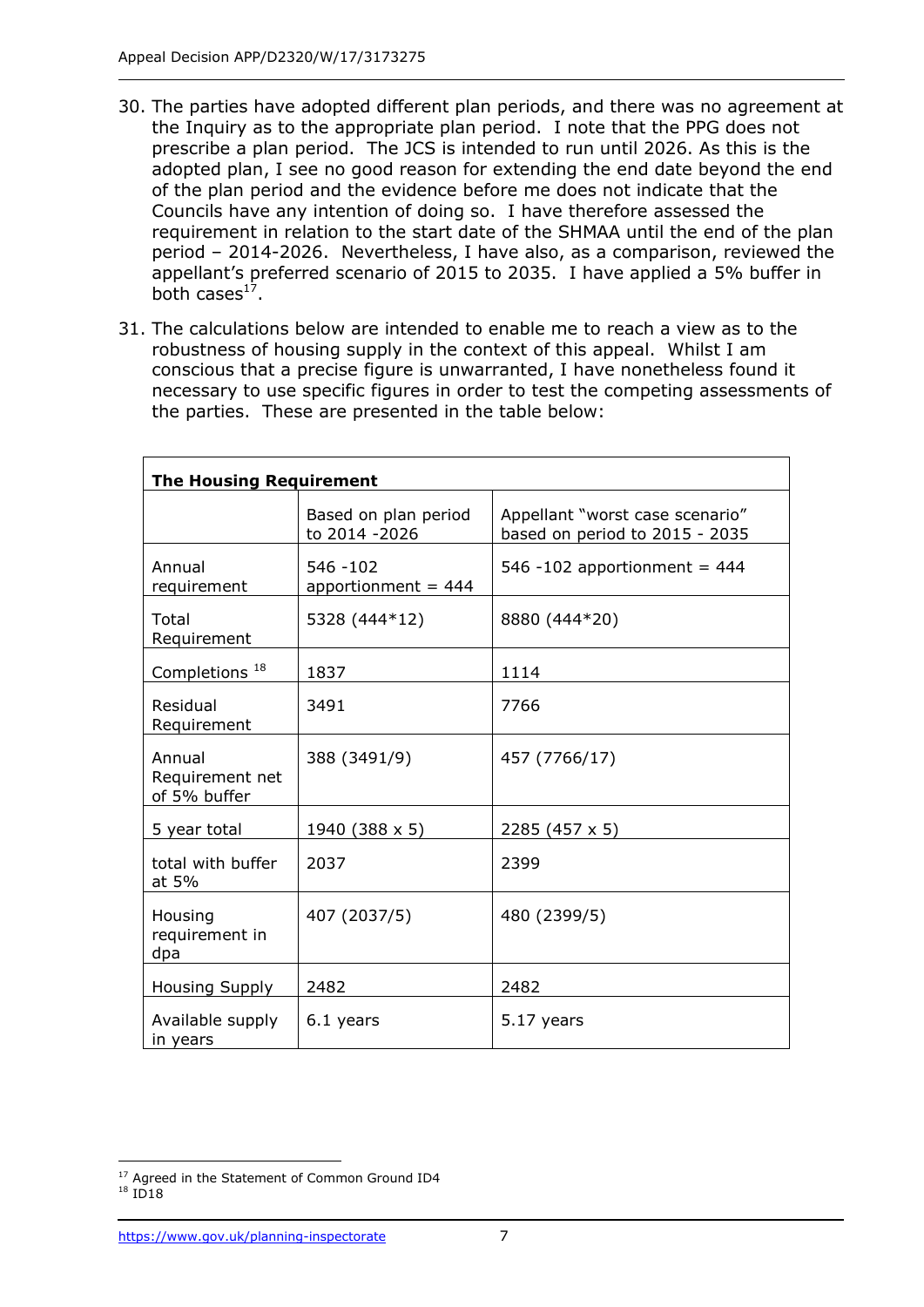Conclusions on Housing Land Supply.

- 32. Drawing together my findings above, I have found that:
	- The 5 year supply for available sites is  $2482^{19}$ .
	- It is acceptable for the Council to rely on an apportionment of 102 dwellings pa from elsewhere in the HMA.
	- The 5 year housing requirement is 2037 dwellings, leading to a supply of 6.1 years.
	- Even if the appellant's assumptions on the plan period were adopted for the purposes of calculating the housing requirement, this would result in 5.17 years' supply of housing land<sup>20</sup>.
- 33. I therefore conclude, on the basis of the apportionment in the JCS (as reflected in the MoU) that the Council can demonstrate a supply of housing land in excess of 5 years and relevant development plan policies for the supply of housing can therefore be considered up to date.

# *Safeguarded Land*

- 34. Paragraph 85 of the Framework advises Local Authorities to identify areas of Safeguarded Land between the urban area and the Green Belt, in order to meet longer term development needs beyond the plan period. The Framework and policy BNE3 are explicit that the allocation and protection of safeguarded sites is intended to facilitate the long term protection of the Green Belt and their strategic release is therefore most appropriately considered as part of a local plan review. Releasing the site for development now would lead to the loss of open countryside contrary to policy BNE3 of the Chorley Local Plan and Paragraph 85 of the Framework. This is common ground between the parties $^{21}$ .
- 35. Section 70(2) of the Town and Country Planning Act 1990 provides that, in dealing with proposals for planning permission, regard must be had to the provisions of the development plan, so far as material to the application, and to any other material considerations. Section 38(6) of the Planning and Compulsory Purchase Act 2004 provides that if regard is to be had to the development plan for any determination then that determination must be made in accordance with the plan unless material considerations indicate otherwise. Material considerations, such as the benefits of the scheme, are capable of outweighing the harm arising from conflict with a development plan. To be able to undertake such a balance, the weight which should be attributed to a breach of the policy needs to be determined.
- 36. Policy BNE3 lists a number of safeguarded sites in the Borough. Safeguarded land differs from many of the restrictive policies in the Framework in that the land is specifically set aside for potential future development needs. It was brought to my attention at the Inquiry<sup>22</sup> that the site scored highly in the Council's assessment of sites for the Local Plan, and as outlined below, the physical impacts of development could largely be mitigated. The Council have

j  $19$  2512 – 30 = 2482

 $20\,2399/5 = 480$ 

<sup>&</sup>lt;sup>21</sup> Statement of Common Ground

<sup>22</sup> CD8.16 and CD8.17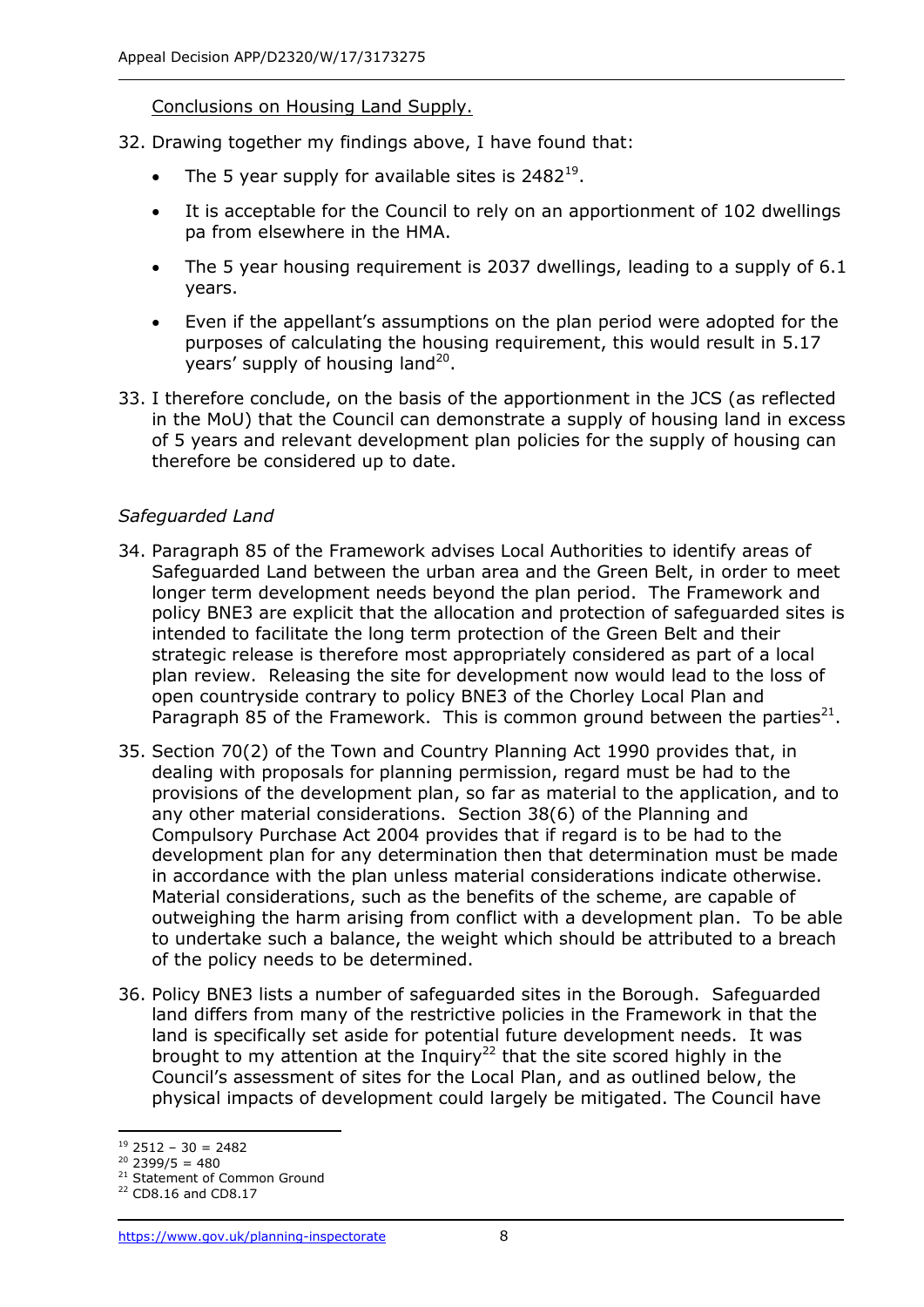argued that development of safeguarded land is not inevitable and that the site may never be allocated as a development site in a future local plan. However, I cannot conclude in the context of this S78 appeal whether this might be the case. Other sites may be more or less appropriate for development, and the site's continued protection would be dependent upon the full range of strategic considerations at that time, as part of a local plan review.

- 37. Safeguarded land is land which is likely to be suitable for development in the long term, which for strategic purposes is considered unsuitable for development within the plan period or short term. As such, I am conscious that the purpose of safeguarded sites is to indicate the long term direction of development as a means of ensuring the protection of the Green Belt in the short and medium term. Their retention for that purpose, albeit not permanently, therefore has an important strategic role.
- 38. In assessing the harm that would arise from the release of the site I accept that the potential for release beyond the plan period indicates that it is appropriate to judge the harm that would arise from release now, against that arising from development at a future date. I also take into account that the harm arising to the objectives of policy from the release of safeguarded sites will be less than that which would arise from the release of Green Belt, which is intended to be permanent. Nevertheless, the specific identification of such sites as being safeguarded at this time elevates the importance of their protection above that of other open countryside during the plan period. Indeed Paragraph 85 of the Framework explicitly states that planning permission for the permanent development of safeguarded land should only be granted following a local plan review which proposes the development.
- 39. In this regard, a number of residents have queried why the land is being considered for development when it is clearly set aside from development in the Local Plan. Whilst I am mindful that other material circumstances could in some cases outweigh such a restriction in the plan, I am nonetheless reminded that, in this case, the plan has been adopted following an assessment of the most appropriate options for development on a Borough wide basis. As I concur with the views of the appellant<sup>23</sup> that the harm that would arise from "loss of faith in the planning system" is impossible to quantify, I have not attempted to do so. Nonetheless, the release of the site within the plan period, when the Framework explicitly directs otherwise, would quite clearly fail to comply with the core principle of the Framework that planning be genuinely plan-led. I therefore attribute very substantial weight to the conflict with the development plan in the planning balance.

# *Highway Safety*

-

40. Prior to the Inquiry the concerns raised by the Council were resolved and so the Council is no longer defending the second reason for refusal. Nevertheless, the effects of increased traffic on the local road network were a concern of Euxton Parish Council who presented evidence in relation to this at the Inquiry. The evidence given by the Parish Council reflected the view of many local residents, that likely increases in local traffic on the local road network would have a detrimental effect which would not be mitigated by the measures proposed. I deal with the relevant stretches of road in turn below.

<sup>&</sup>lt;sup>23</sup> Closing submissions on behalf of the appellant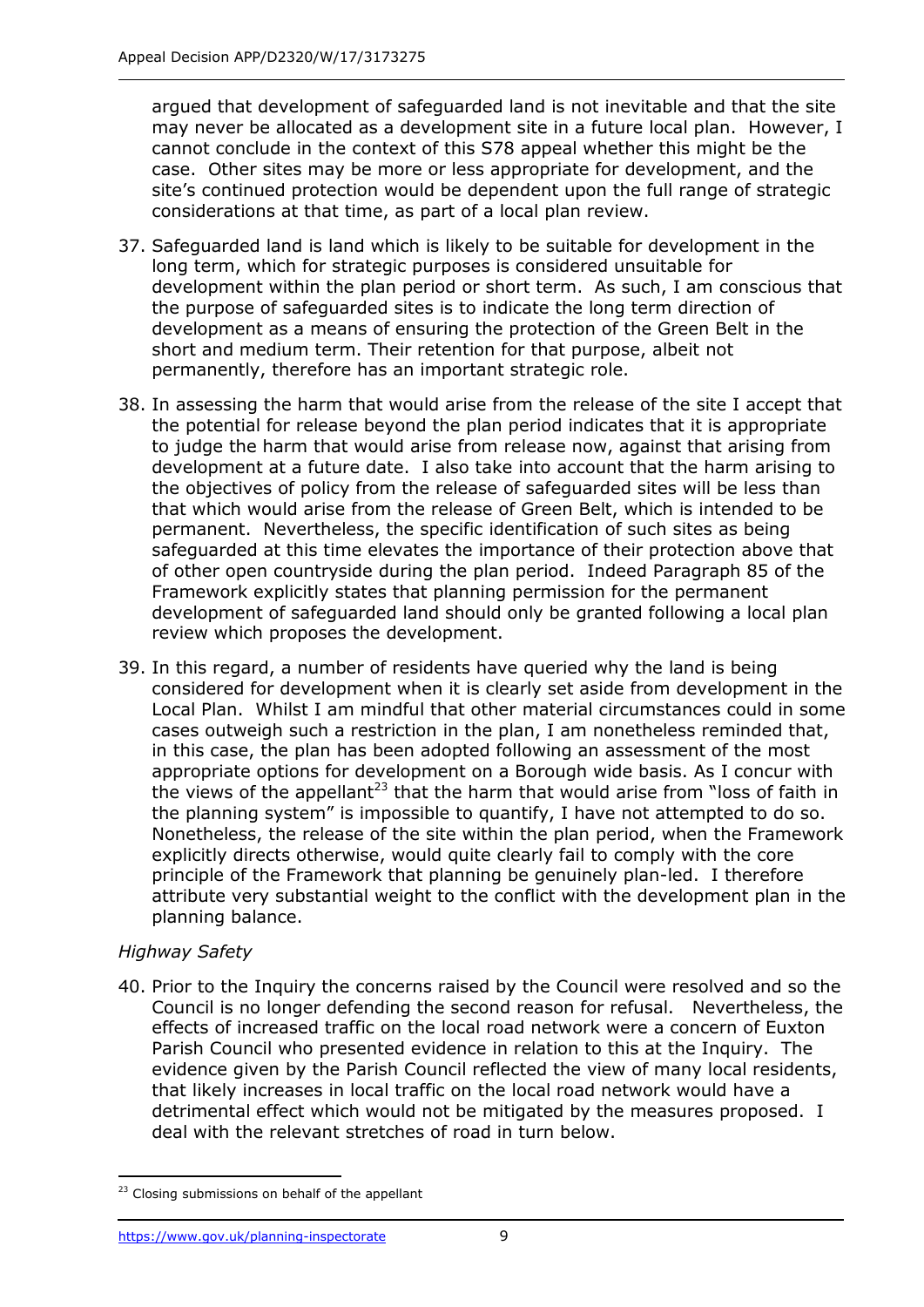- 41. As a starting point, concern was expressed about the veracity of the survey data used and the assumptions made within the Transport Assessment, including the period over which surveys were undertaken. Lancashire Highways Officers are however satisfied with the models used and consider the transport assessment to be an acceptable basis for modelling future traffic flows. Therefore taking into account Mr Allen's<sup>24</sup> evidence, and the absence of any comprehensive and systematic assessment to the contrary, I have no reason to assume that the evidence in support of the transport proposals<sup>25</sup> cannot be relied on.
- 42. Firstly, in relation to the effects of the proposal on School Lane. This road runs past the frontage of the site and eventually links to the A49 Wigan Road after passing under a railway bridge not far from the road junction. It also turns sharply to the north of the site. The junction sits close to a cluster of local schools and services including a local community centre with a 45 space car park. Residents expressed concerns that the anticipated increase in traffic on School Lane would have a detrimental effect, taking into account the use of the junction at peak times and existing parking pressure.
- 43. As part of the development it is proposed to reduce the speed limit to 20mph along School Lane and the highways authority are also consulting on the introduction of double yellow lines at the railway bridge. Improvements are also proposed to the traffic light operation at the Wigan Road junction. Traffic patterns at the junction were discussed at the Inquiry, in particular the circulation of cars on the opposite side of the junction. However, whilst I accept that movements through the car park would potentially result in increased stopping time on Wigan Road, I concur with the view of the appellant and the highways authority that the "MOVA" system has sufficient sensitivity to account for and accommodate these, and will provide sufficient mitigation for increased traffic flows.
- 44. In relation to pedestrian safety, I noted during the site visit that parts of the footway were absent along School Lane. As part of the development it is proposed to introduce a footway along the frontage of the site. The frontage between 40 and 46 School Lane also provides sufficient space to alter the priority of the junction at the access onto School Lane, providing a continuous footpath from the development to link up with the existing footpath. I therefore concur with the advice given by the County Highways Officer, that the proposal would not, subject to the provision of such measures, be harmful to pedestrian safety in this location.
- 45. The potential effects on Pear Tree Lane to the north of the site, which currently has no footpath, are also relevant. A field drain to the western side prohibits the introduction of a footpath on one side of the road and although a footpath is proposed to be introduced in parts to the eastern side, existing residential accesses prohibit a continuous footpath on this side. Measures to ensure a pedestrian link from the appeal site, through the adjoining development to the north on Euxton Lane, form part of the proposed development. The attractiveness of the 2 routes for trips by foot from the site was discussed at the Inquiry.
- 46. Taking into account the relative distances involved, and the pedestrian environment for both routes, I am satisfied that the route via the HCA site

j <sup>24</sup> Comments of Mr Allen given in response to Inspector questions during the Inquiry.

<sup>&</sup>lt;sup>25</sup> Appellants submitted Transport Statement and proofs of evidence from Mr Jackson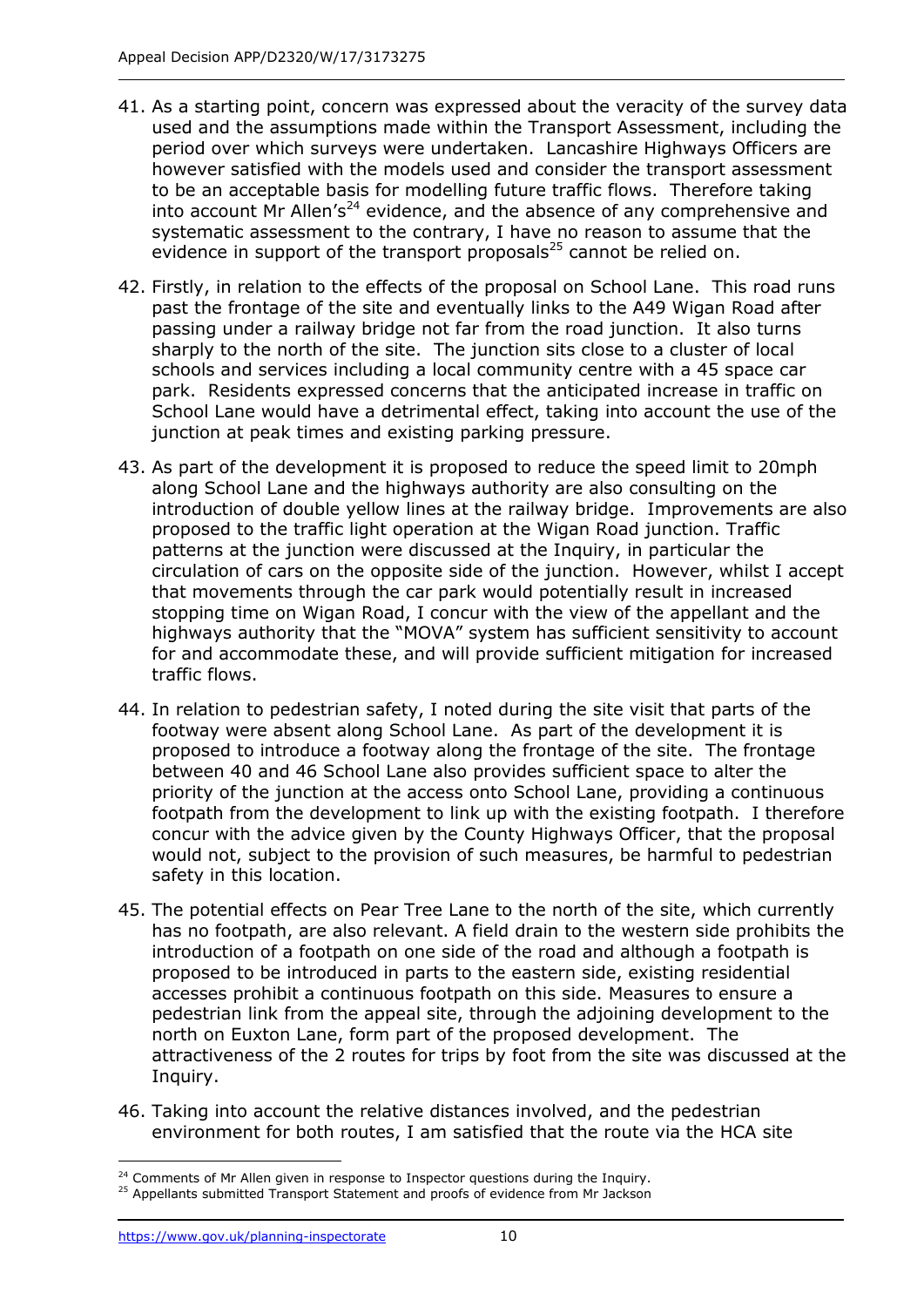would be a viable choice for residents of the new development travelling towards Buckshaw Village. Furthermore, whilst the absence of a footpath for the whole of the short stretch of Pear Tree Lane north of the development would deter some pedestrians, the information before me indicates that traffic flows would be relatively low, and subject to a 20mph limit. Design measures to implement a shared surface arrangement could also be secured as part of traffic calming measures. I therefore consider that having regard to the likely traffic generation from the development, the measures proposed, and the availability of an alternative route for pedestrians, the proposal would not impact upon highway safety along this section of the road network.

- 47. The potential effects on Pear Tree Lane south of the site which provides indirect access to the south towards Chorley also need to be considered. The traffic assessment does not include figures for traffic using this route, which is single track in parts, and is subject to sharp turns and steep dips. I noted during my own visits to the site that it is used by dog walkers, runners and cyclists but was not heavily used by cars.
- 48. The Parish Council are concerned that although the route is not currently attractive as a vehicular alternative to the first 2 routes from the site, it will become more so in the future after the proposed development is implemented. I accept that it would be irrational to assume that no additional vehicles would use the route in future. However, it is not the most direct route from the site and the potential to meet another car and so be required to reverse some distance, would deter most users from preferring it as a route. Taking into account the availability of other more direct alternatives I therefore concur with the appellant and County Council that additional vehicular movements from the development would be unlikely to be material.
- 49. In coming to a view I take account of the Parish Council's comments that a more holistic approach which took account of the appeal site and adjoining land may provide a more satisfactory approach in transport terms. However, based on the evidence before me I am satisfied that the measures proposed would be acceptable in relation to the development before me. Furthermore as I have no evidence that adjoining land will be brought forward, or the form that such development might take, I can give no weight to the view that the current scheme would preclude future development of this land, or have an ultimately detrimental effect on the operation of the wider highways network.
- 50. I therefore conclude that the proposed development would make suitable provision to ensure highway safety. I find no conflict with policies ST1 and BNE1 of the Chorley Local Plan which seek to ensure that new development includes appropriate facilities for pedestrians and that the residual cumulative impacts of development are not severe. The proposal would also be in accordance with guidance in the Framework which has similar aims.

# *Other Matters*

## Heritage Assets

51. During the Inquiry the matter of the effect of the proposal on the Grade II Listed Houghton House were discussed. S66(1) of the Planning (Listed Buildings and Conservation Areas) Act 1990 requires special regard to be had to the desirability of preserving a listed building and amongst other things, its setting. The Framework also advises that the significance of a heritage asset can be harmed as a result of development within its setting. The application was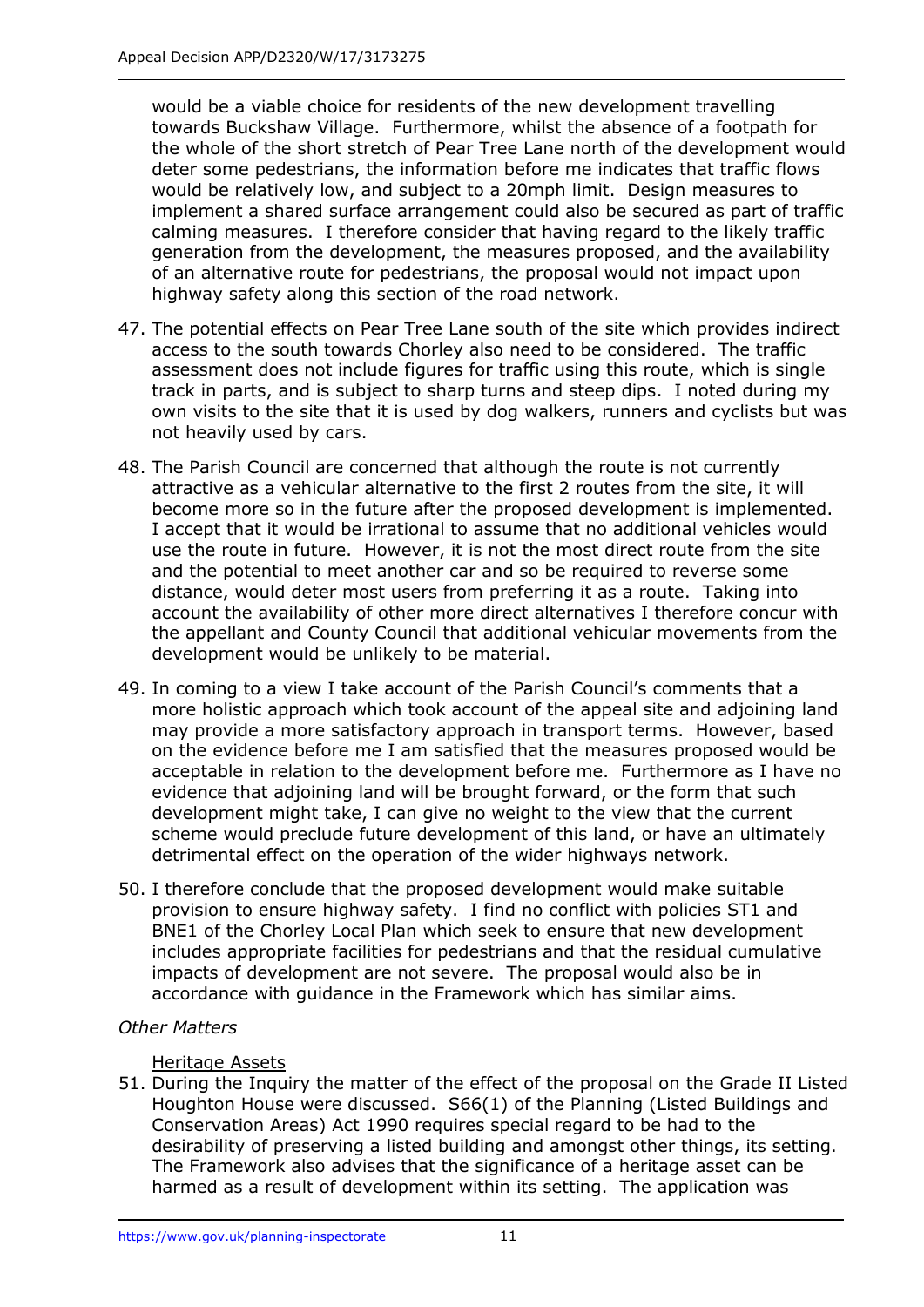accompanied by a heritage appraisal<sup>26</sup> which considered the potential effects of the proposal on the historic built environment.

- 52. Houghton House is an attractive example of a farmhouse from its period, built at a time when the increased size of land-holdings allowed for more substantial farm properties. It comprises the main farmhouse, an attractive symmetrical stone building, and associated barns, which have now been converted and are in separate ownership. The building will originally have had a strong functional relationship with the appeal site, as it will have at one time formed the landholding associated with the farmhouse. However, with the dissociation of the plot, and the erosion of the wider agricultural setting with residential development, this has diminished. Nonetheless, the site forms part of the wider pastoral setting to the building which contributes to its historic significance and its attractiveness.
- 53. Whilst screen planting would go some way to reducing intervisibility between the site and the asset, the reduction in the remaining pastoral setting of the building would have a harmful effect on the setting of the asset. This would be evident in views from Pear Tree Lane and School Lane where the building is viewed in the context of its original agricultural context. As this forms part of how the asset is appreciated, the proposal would fail to preserve its setting by diminishing a key aspect of how it is enjoyed and would harm its significance.
- 54. The Framework is clear that in considering the impact of development on the significance of heritage assets great weight should be given to the asset's conservation. The proposal would have only a limited effect on one aspect of the building's setting. This would amount to "less than substantial harm", and would be towards the lesser end of the spectrum. Paragraph 134 of the Framework requires that less than substantial harm to a heritage asset is weighed against the public benefits of the scheme which I shall carry out within my overall conclusions.
- 55. The application was accompanied by a desk-based archaeological assessment which has identified that the eastern side of the site is considered to have the potential for archaeological remains, as it falls within the potential route for a Roman Road from Wigan to Preston. I note that the County Archaeologist<sup>27</sup> is satisfied that the archaeological interests of the site could be protected by the imposition of planning conditions requiring a programme of archaeological work. I am therefore satisfied that archaeological interests need not be prejudiced by development in this case.

## Visual Impact

56. Residents have expressed concerns in relation to the visual impact of the proposal and its potential effect on their living conditions and outlook. The application is in outline form with all matters reserved. It is supported by indicative plans showing the potential for landscape mitigation across the site, and a landscape and visual impact assessment<sup>28</sup> which assessed both the wider landscape and likely localised effects of the proposal. Having regard to the size of the site and the local topography I share the appellant's view that the development would be unlikely to give rise to harm to the wider landscape. The development would nonetheless be visible to road users, users of the PROW to

j <sup>26</sup> CD 1.19

 $27$  CD 3.3

<sup>&</sup>lt;sup>28</sup> CD 1.5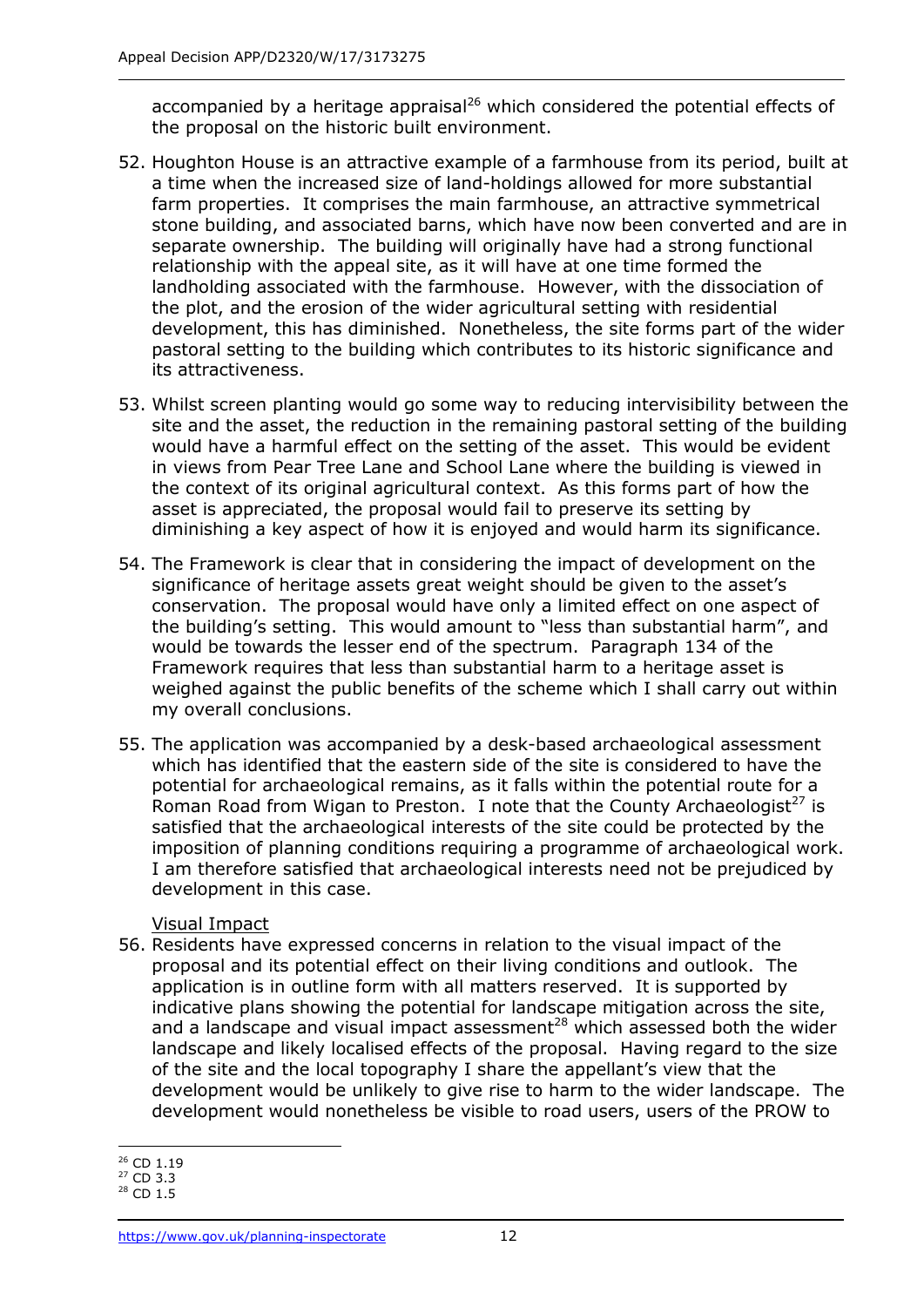the south of the site and those residents who adjoin the site boundary. In those views the loss of an open field, with some mature planting, and its replacement with residential development would have an adverse impact on the character and appearance of the site and immediate surroundings which would not be entirely mitigated by integrated landscaping.

57. Whilst I acknowledge that the Council did not consider this impact to be sufficient in its own right to merit refusal, and I have no reason to consider that any diminution in outlook would constitute a reduction in living conditions, I nonetheless take into account the views of local residents<sup>29</sup> who value the site as part of the wider rural setting to the village and part of their day to day environment. I therefore attribute some limited weight to the harm that would arise to the character and appearance of the site as a result of the development.

Ecological Impact

- 58. The proposed development would result in the loss of a number of trees and grassland. Surface water features on site also have the potential to provide a habitat for amphibians. Local residents have also expressed concern regarding the loss of a site as a wildlife habitat. The application was supported by an Ecology Assessment which was reviewed by the County Ecologist, Lancashire Wildlife Group and the local bat group. The County Ecologist in particular has expressed concern that the submitted surveys provide insufficient information to determine the impact of the proposals on newt habitats and has recommended that an Amphibian Mitigation Strategy should be required by condition. In relation to bats the consultees have expressed concern that the scope of mitigation measures, and the mechanisms for securing their on-going implementation, may be insufficient to ensure that the effects on wildlife habitats are appropriately mitigated.
- 59. In coming to a view I note that the Council are satisfied that appropriate conditions could ensure suitable mitigation. I note that the County Ecologist states that no known newt breeding ponds will be lost as part of the development and local newt populations are low. I therefore concur that a condition would be acceptable in this case. In relation to the effect of the proposal on bats and other species, I note that the appellant and County Ecologist concur that suitable bat habitat could be retained as part of the development and that the Council are satisfied that this could be secured by planning conditions. Nevertheless, based on the information before me I have no compelling evidence that even with appropriate conditions, the measures proposed would do any more than mitigate the effects of development. I therefore give no weight to the view that the proposal would represent a significant improvement of wildlife habitats in the area and the matter does not alter the planning balance.

## Economic Benefits

60. The construction of new houses would provide employment during the construction period and would provide a financial contribution through the New Homes Bonus. These benefits would be relatively short term. Some local economic benefit would accrue through an increase in custom for local businesses which would bring some indirect benefits to the wider economy. Having regard to the scale of the development I attribute limited weight in favour of the proposal. CIL contributions, future Council Tax and financial

<sup>-</sup><sup>29</sup> CD 5.1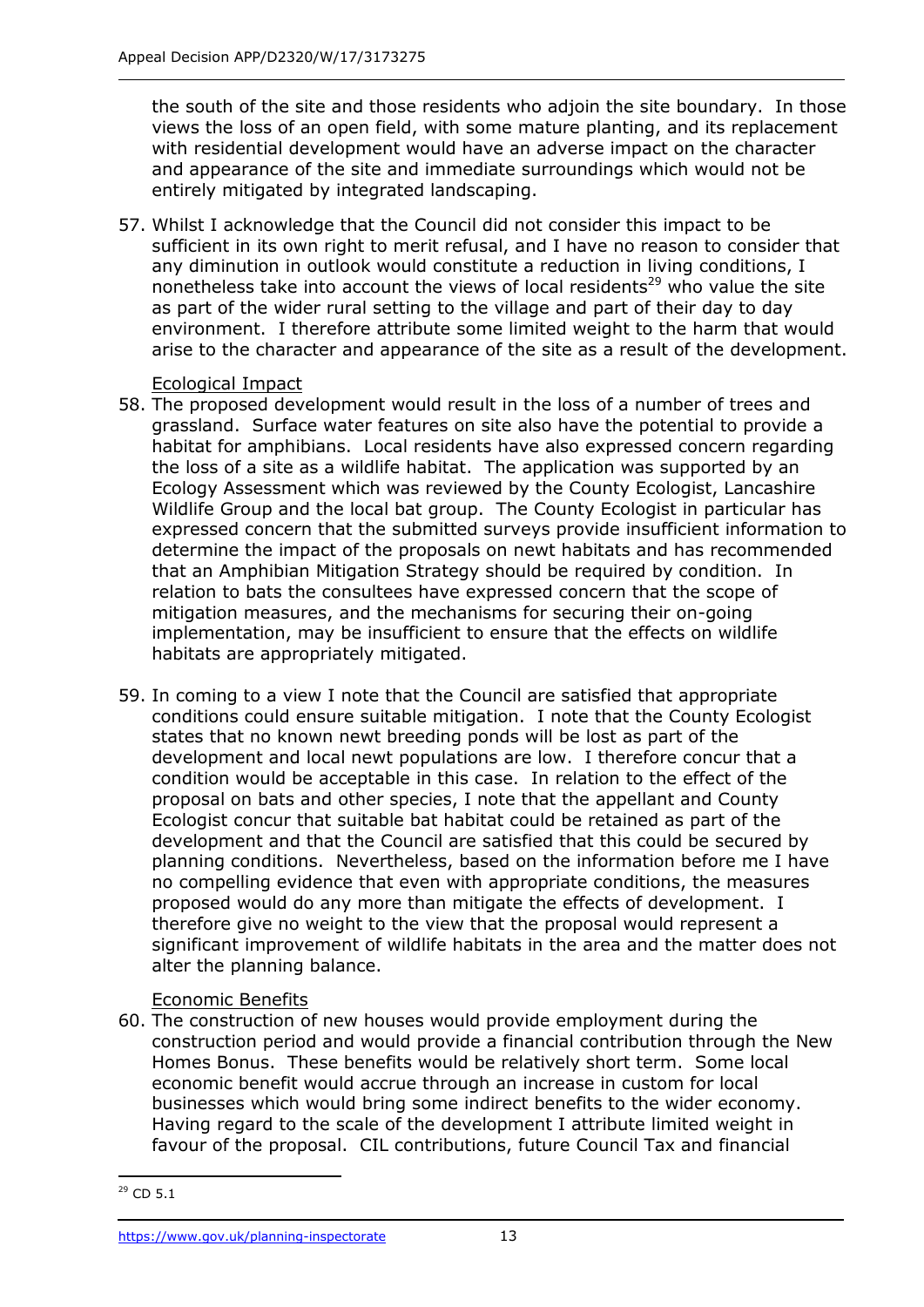contributions as part of the UU would mitigate the effects of the proposal and the demands of future occupiers on local services and are a neutral factor in the planning balance.

## Effect on Local Services

61. Many of those who commented on the proposal expressed concern that development pressure in recent years has led to a decline in the availability of a range of local services. Although initially a reason for refusal, the Council is now satisfied that the proposal includes an adequate contribution to primary education. Furthermore I have not been advised that the local health trust formally expressed concerns regarding the effects of the proposal. Therefore, although I note the concerns of residents in relation to the effects of the proposal on the capacity of local services, I find no compelling evidence that the scale of development proposed in this case would lead to harm in this regard and I give the matter no weight in the planning balance.

### Flooding and Drainage

62. As part of residents' submissions I was provided with evidence of localised flooding in the area. This has also been the source of some concern for the Local MP, the Rt Hon Lindsey Hoyle. Residents believe this could be exacerbated by the proposed development. United Utilities were consulted as part of the proposal and are satisfied that provided the proposal is carried out in accordance with the principles set out in the submitted Flood Risk Assessment, including the use of Sustainable Urban Drainage measures on site, the proposal would not discharge above existing green field rates. In this regard it would not exacerbate any existing drainage problems in the area. The Council are satisfied that these measures can be secured by condition. Therefore, whilst I have some sympathy for residents affected by flooding in the locality, I have no evidence before me that suggests that the development proposed would add to it. Accordingly, I give the matter no weight in the planning balance.

## **Conclusion**

- 63. The parties agree that Safeguarded Land can be considered a "footnote 9" policy for the purposes of decision making. I concur that it is a specific policy in the Framework which indicates that development should be restricted, and so the proposed development of Safeguarded Land in this case would not be subject to the tilted balance in paragraph 14 of the Framework, even had I concluded that relevant policies for the supply of housing could not be considered up-to-date by reason of a deficiency in the five year land supply. As it is, I have attributed very substantial weight to the harm that would arise as a result of the loss of the site as Safeguarded Land within the plan period, for all the reasons outlined above. I also attribute some further limited weight to the harm arising from the visual effects of development through the loss of an open greenfield site.
- 64. The proposal would provide 165 houses, 30% of which would be affordable. Although I have concluded that the Borough can demonstrate a 5 year supply of housing land, I nonetheless take into account the strong emphasis in the Framework and other national policy and guidance to boost the supply of housing, and the findings of the Council's SHMAA and the appellant's assessment of OAN which both indicate a need for affordable housing in the borough. I also take account of the fact that the 5 year figure is a minimum requirement. I therefore attribute significant weight in the planning balance to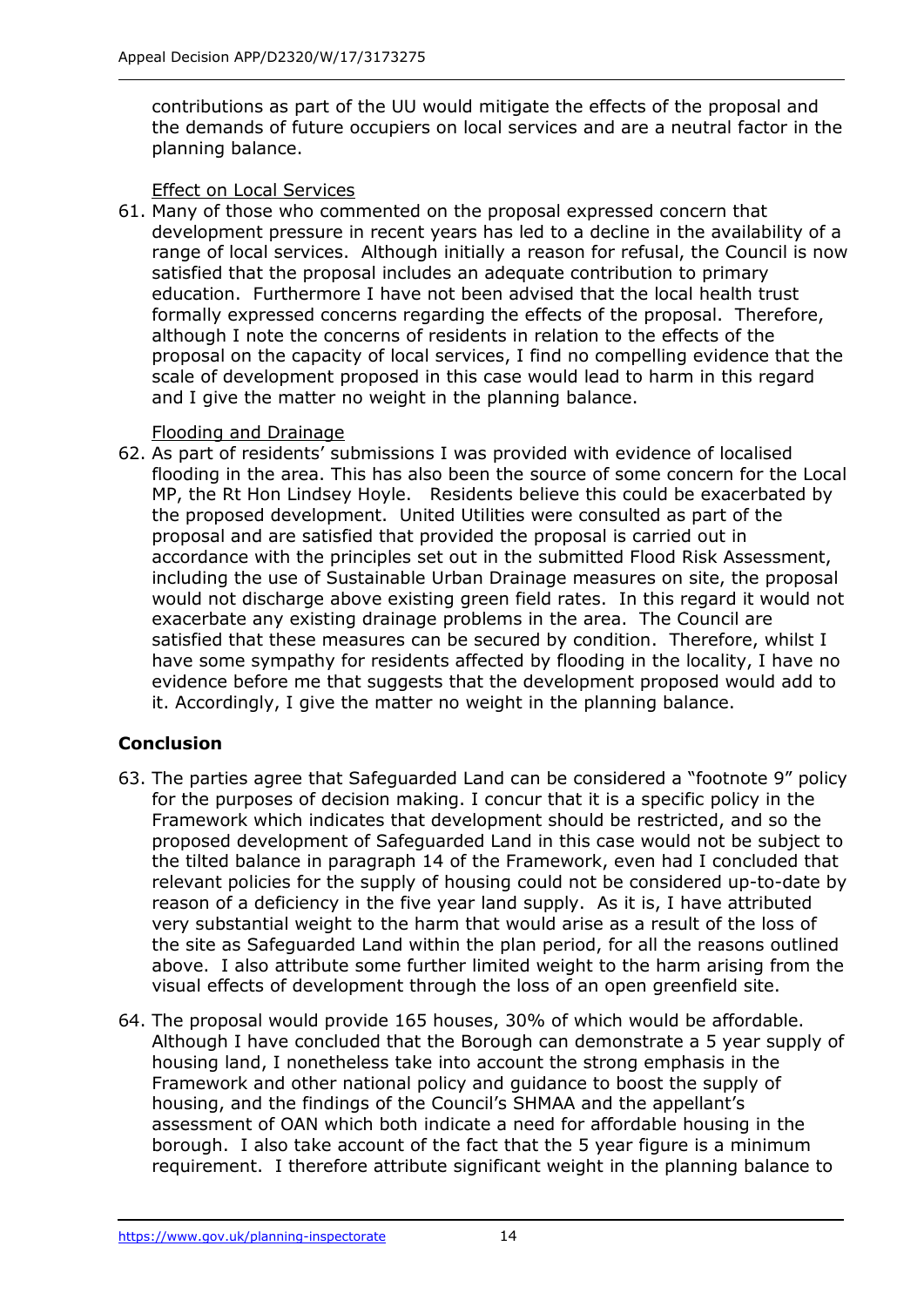the contribution the proposal would make to housing supply, including increasing local choice in the housing market.

- 65. Taking into account the extent of harm that would occur to heritage assets in this case, and the nature and amount of housing proposed, the contribution to housing supply would comprise a significant public benefit which would be sufficient to outweigh the less than substantial harm identified to heritage assets in this case. The effect of the proposal on heritage assets does not therefore weigh against the proposal in the planning balance.
- 66. For the reasons outlined above, any effects of the local highways network would be adequately mitigated by the measures agreed with the County Highway Officer. The proposal would not have a harmful effect on the capacity of local services. Furthermore, any potential effects on local wildlife and drainage could be mitigated through the use of an appropriate planning condition. These matters are therefore neutral factors in the planning balance.
- 67. The proposal would bring some economic benefits to the local economy through increased economic activity and demand for services by new residents and would also bring work during construction. I therefore attribute some, albeit limited, weight to the economic benefits of the proposal in the planning balance.
- 68. When considered in the round, the balance of considerations places the benefits from the provision of housing, and the limited economic and ecological benefits, against the loss of a safeguarded site and the visual harm arising from the development.
- 69. I have found that the JCS, and the apportionment within it, is currently delivering the full objectively assessed need for housing in the HMA and that Chorley can demonstrate a five year land supply in this context. The proposal would conflict with policy BNE3 of the Local Plan for Chorley Borough which seeks to safeguard land in accordance with the intentions of the Framework. Whilst the Framework nationally seeks to increase the amount and range of housing available, it is nevertheless explicit that it does not change the development plan as the starting point for decision making.
- 70. In this case, bearing in mind the adequacy of housing supply locally, the intention of the Framework to increase and diversify housing provision does not outweigh the important strategic aim of protecting the Green Belt through the identification and protection from development of safeguarded land and the core principle of controlling the scale and location of development through the planled system. I therefore conclude that the benefits of the proposal would not outweigh the harm identified and so would not accord with the presumption in favour of sustainable development set out in policy MP1 of the JCS, V1 of the Local Plan and within the Framework.
- 71. Accordingly, having taken all other matters raised into account, I conclude that the proposal would not comprise sustainable development as defined in the Framework and the development plan and the appeal must be dismissed.

*Anne Jordan*

INSPECTOR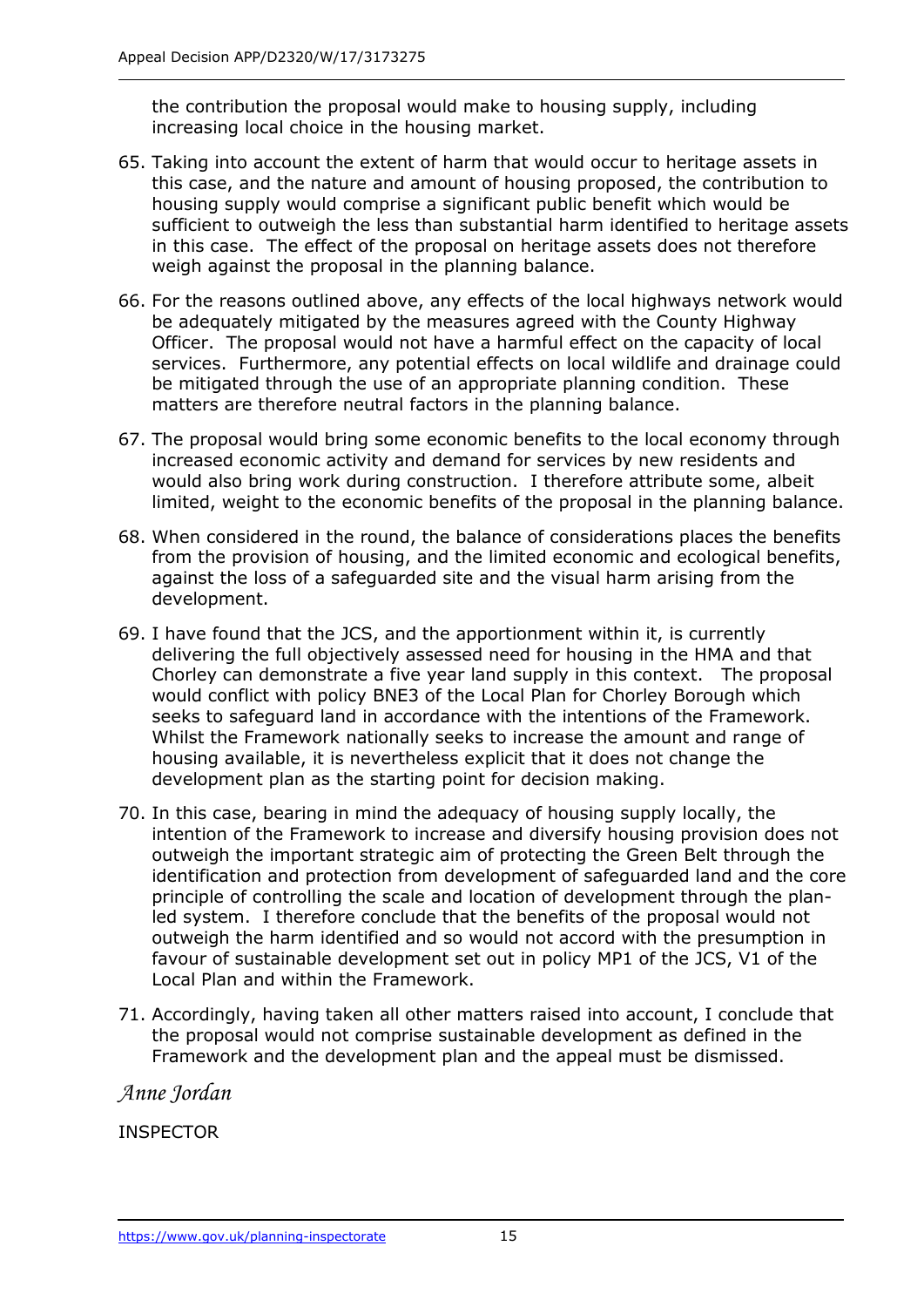| <b>APPEARANCES</b>               |                                          |  |  |  |
|----------------------------------|------------------------------------------|--|--|--|
| For the LOCAL PLANNING AUTHORITY |                                          |  |  |  |
| Simon Pickles of Counsel         | Instructed by Chorley Borough Council    |  |  |  |
| He called:                       |                                          |  |  |  |
| Melissa Kurihara                 | Urban Vision for Chorley Borough Council |  |  |  |
| Nick Ireland                     | GL Hearn for Chorley Borough Council     |  |  |  |
| David Allen                      | Lancashire County Council                |  |  |  |
|                                  |                                          |  |  |  |
| For the APPELLANT                |                                          |  |  |  |
| Giles Cannock of Counsel         | Instructed by Gladman Developments Ltd   |  |  |  |
| He called:                       |                                          |  |  |  |
| <b>Tom Baker</b>                 | <b>GVA Ltd</b>                           |  |  |  |
| John Coxon                       | <b>Emery Planning</b>                    |  |  |  |
| Tim Booth                        | Gladman Developments Ltd                 |  |  |  |
| Ben Jackson                      | Ashley Helme Associates Ltd              |  |  |  |

# For the RULE 6 PARTY: Euxton Parish Council

| <b>Councillor Mervyn Thornhill</b> | Euxton Parish Council |
|------------------------------------|-----------------------|
| Sue Shannon                        | Local Resident        |
| Robert Bryce                       | Local Resident        |

#### INTERESTED PERSONS

| Cllr Aidy Riggott         | Lancashire County Council |  |
|---------------------------|---------------------------|--|
| Cllr Neil Hall            | Euxton Parish Council     |  |
| <b>Cllr Danny Gee</b>     | Chorley Borough Council   |  |
| <b>Cllr Paul Walmsley</b> | Chorley Borough Council   |  |
| <b>Eleanor McCleary</b>   | Chorley Borough Council   |  |
| Alison Marland            | Chorley Borough Council   |  |
| <b>Adele Hayes</b>        | Chorley Borough Council   |  |
| Zoe Whiteside             | Chorley Borough Council   |  |
| Stefanie Leach            | Chorley Borough Council   |  |
| Chris Smith               | Chorley Borough Council   |  |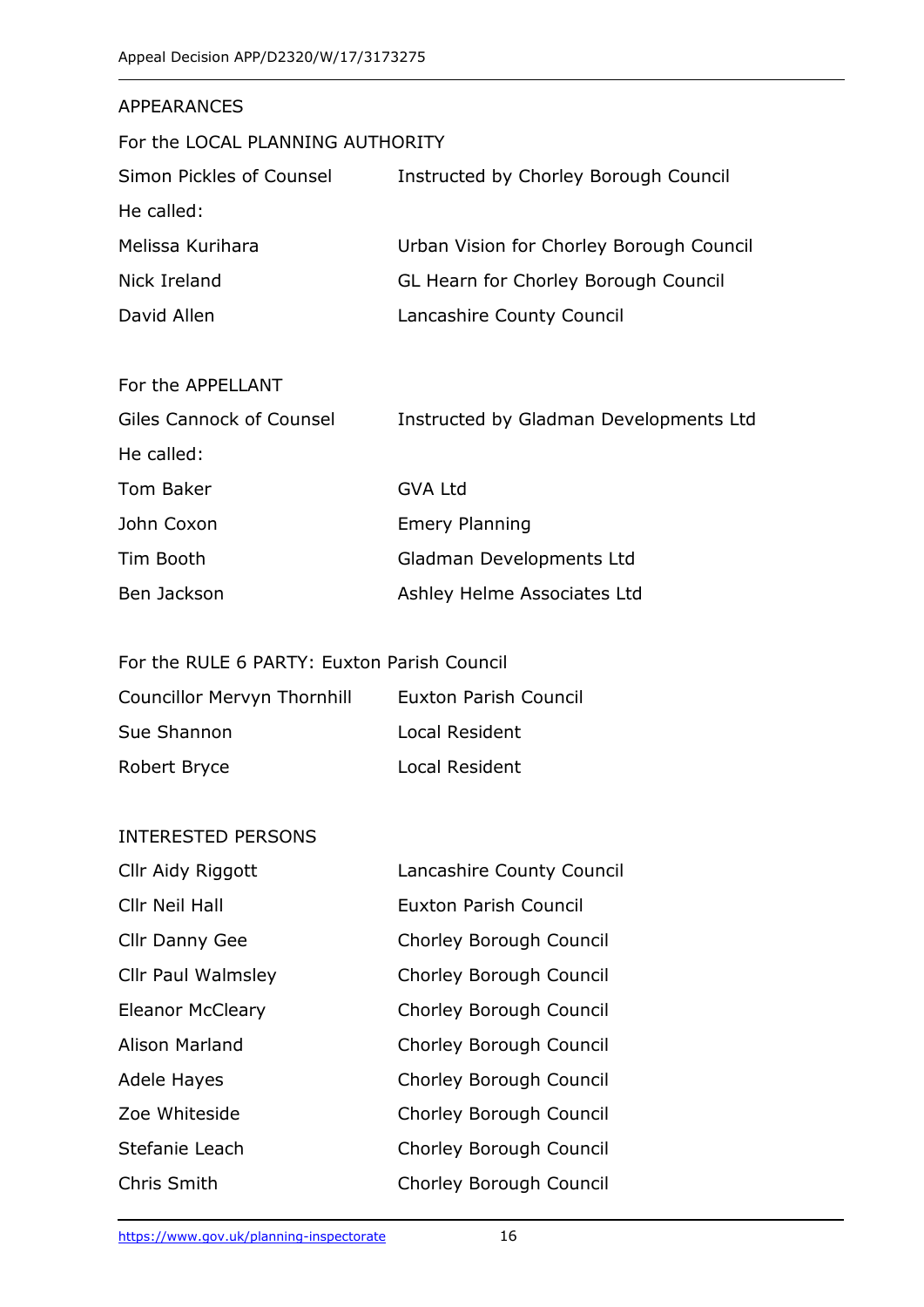| Simon Forster                   | Chorley Borough Council  |  |
|---------------------------------|--------------------------|--|
| Katherine Howarth               | Chorley Borough Council  |  |
| Asim Khan                       | Chorley Borough Council  |  |
| Gary Hall                       | Chorley Borough Council  |  |
| J Turton                        | Gladman Developments Ltd |  |
| J Ambrois                       | Gladman Developments Ltd |  |
| A Day                           | Gladman Developments Ltd |  |
| Anne Caughey                    | Local Resident           |  |
| John Caughey                    | Local Resident           |  |
| <b>Helen Tune</b>               | Local Resident           |  |
| Katrina Reid                    | Local Resident           |  |
| Colin and Val Kendall           | <b>Local Residents</b>   |  |
| Rita Ellison                    | Local Resident           |  |
| Marian Walker                   | Local Resident           |  |
| David Walker                    | Local Resident           |  |
| Mr and Mrs Shannon              | <b>Local Residents</b>   |  |
| Michael Blaney                  | Local Resident           |  |
| Geoff and Marjory Pinkett       | <b>Local Residents</b>   |  |
| Mr and Mrs Tunstall             | <b>Local Residents</b>   |  |
| David Walker                    | <b>Local Resident</b>    |  |
| <b>Steve and Katherine Beet</b> | <b>Local Residents</b>   |  |
| <b>Nick Proctor</b>             | Local Resident           |  |
| <b>Trevor Proctor</b>           | Local Resident           |  |
| <b>Elaine Proctor</b>           | <b>Local Resident</b>    |  |
| M McNally                       | <b>Local Resident</b>    |  |
| David and Susan Owen            | <b>Local Residents</b>   |  |
| Michael Bennett                 | <b>Local Resident</b>    |  |
| Antony K Reed                   | Local Resident           |  |
| Kath Atkinson                   | Local Resident           |  |
| <b>G M Thornhill</b>            | Local Resident           |  |
| <b>Geraldine Thornhill</b>      | Local Resident           |  |
| Marilyn Bamber                  | Local Resident           |  |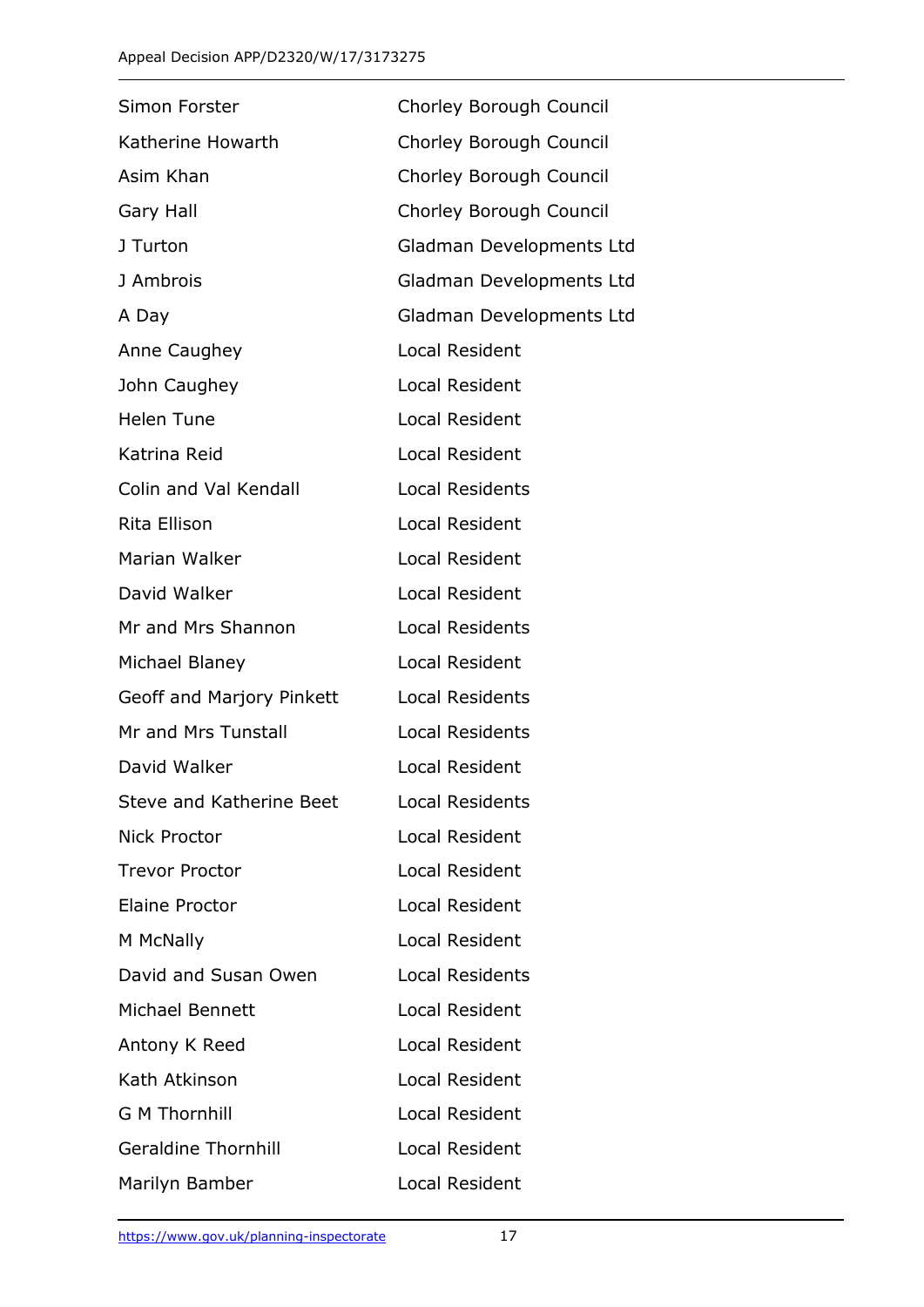| D and J Buckley       | Local Residents     |
|-----------------------|---------------------|
| Geoffrey and Marjory  | Local Residents     |
| Daniel Strode         | <b>PWA Planning</b> |
| Louise Leyland        | <b>PWA Planning</b> |
| Shehnaz Deasai        | UCLAN               |
| <b>Homalrah Sheth</b> | UCLAN               |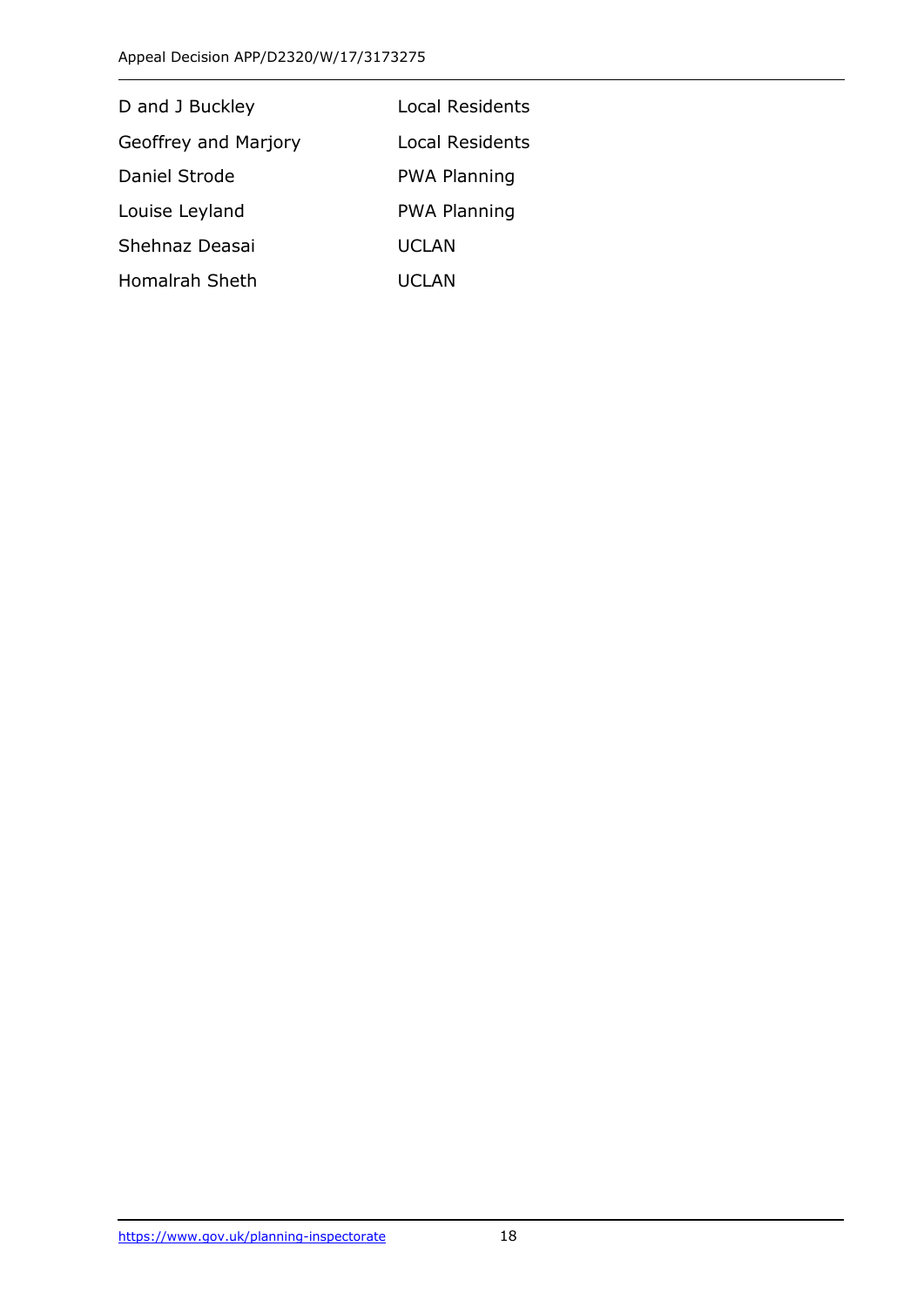## PLANS AND DOCUMENTS SUBMITTED AT THE INQUIRY

- ID1 Joint Memorandum of Understanding and Statement of Co-operation relating to the Provision of Housing Land – September 2017
- ID2 Agreed Summary of Unilateral Undertaking relating to appeal site
- ID3 Signed Unilateral Undertaking Land at Pear Tree Lane, Euxton, Lancashire
- ID4 Statement of Common Ground: Housing Land Supply
- ID5 Statement of Common Ground on the Housing Requirement
- ID6 Land Off Pear Tree Lane, Nick Ireland- Evidence in Chief Route MAp
- ID7 Land off Pear Tree Lane, note on differing assumptions on the OAN-Nick Ireland
- ID8 Opening Statement on Behalf of Chorley Borough Council
- ID9 Opening Statement on Behalf of the Appellant
- ID10 Buckshaw Village Completion Figures
- ID11 Draft Conditions Superseded
- ID12 Central Lancashire- Strategic Housing Market Assessment Sept 2017
- ID13 Reserved Matters Application 17/00441/REMMAJ Group 1 Euxton Lane
- ID14 Reserved Matters Application 17/00767/REMMAJ Parcel H1B Group Euxton Lane
- ID15 Letter from Miller Homes Land at Coppull Enterprise Centre, Mill Lane, Coppull
- ID16 Planning Policy Guidance 2: Green Belts
- ID17 Extract from Planning Practice Guidance Paragraph:014 Reference ID:21b-014020140306 - prematurity
- ID18 Figures relating to 5 Year Housing Land Supply various scenarios
- ID19 Note relating to the housing moratorium
- ID20 Distribution of HMA OAN in Tom Baker's Evidence
- ID21 Illustration of Household Projections Relative to the Morotorium
- ID22 Correction to Rebuttal T Baker Appendix 1 Participation Rates by Age Group
- ID23 Extract from the Business Register and Employment Survey
- ID24 Total Number of Units with Planning Permission 2001-2011
- ID25 Chorley Council Committee Report Digital Strategy 2017-2020
- ID26 List of Agreed Conditions